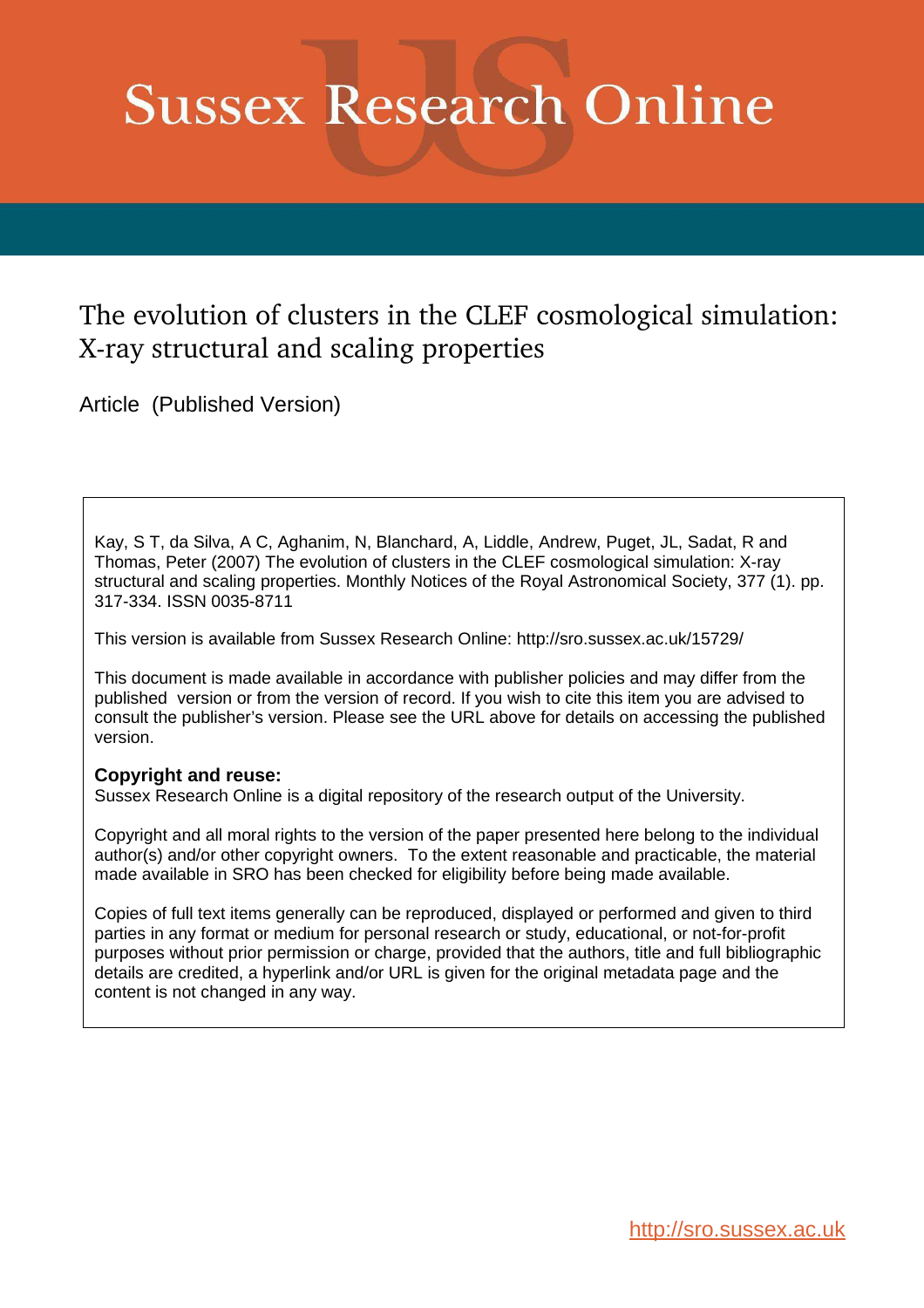## **The evolution of clusters in the CLEF cosmological simulation: X-ray structural and scaling properties**

Scott T. Kay,<sup>1,2★</sup> Antonio C. da Silva,<sup>3,4</sup> Nabila Aghanim,<sup>4</sup> Alain Blanchard,<sup>5</sup> Andrew R. Liddle,<sup>2</sup> Jean-Loup Puget,<sup>4</sup> Rachida Sadat<sup>5</sup> and Peter A. Thomas<sup>2</sup>

<sup>1</sup>*Astrophysics, Department of Physics, University of Oxford, Keble Road, Oxford OX1 3RH*

<sup>2</sup>*Department of Physics and Astronomy, University of Sussex, Falmer, Brighton BN1 9QH*

<sup>3</sup>*Centro de Astrof´ısica da Universidade do Porto, Rua das Estrelas, 4150-764 Porto, Portugal*

4 *Institut d'Astrophysique Spatiale (IAS-CNRS), Batiment 121, Universit ˆ e Paris-Sud, 91405 Orsay, France ´*

<sup>5</sup>*Observatoire Midi-Pyren´ ees, Av. Edouard Belin 14, 31500 Toulouse, France ´*

Accepted 2007 February 6. Received 2007 January 26; in original form 2006 November 1

#### **ABSTRACT**

We present results from a study of the X-ray cluster population that forms within the CLEF cosmological hydrodynamics simulation, a large *N*-body/SPH simulation of the Lambda cold dark matter cosmology with radiative cooling, star formation and feedback. With nearly 100  $(kT > 2 \text{ keV})$  clusters at  $z = 0$  and 60 at  $z = 1$ , our sample is one of the largest ever drawn from a single simulation and allows us to study variations within the X-ray cluster population both at low and high redshift. The scaled projected temperature and entropy profiles at  $z = 0$ are in good agreement with recent high-quality observations of cool core clusters, suggesting that the simulation grossly follows the processes that structure the intracluster medium (ICM) in these objects. Cool cores are a ubiquitous phenomenon in the simulation at low and high redshift, regardless of a cluster's dynamical state. This is at odds with the observations and so suggests there is still a heating mechanism missing from the simulation. The fraction of irregular (major merger) systems, based on an observable measure of substructure within X-ray surface brightness maps, increases with redshift, but always constitutes a minority population within the simulation. Using a simple, observable measure of the concentration of the ICM, which correlates with the apparent mass deposition rate in the cluster core, we find a large dispersion within regular clusters at low redshift, but this diminishes at higher redshift, where strong *cooling-flow* systems are absent in our simulation. Consequently, our results predict that the normalization and scatter of the luminosity–temperature relation should decrease with redshift; if such behaviour turns out to be a correct representation of X-ray cluster evolution, it will have significant consequences for the number of clusters found at high redshift in X-ray flux-limited surveys.

**Key words:** hydrodynamics – methods: numerical – X-rays: galaxies: clusters.

#### **1 INTRODUCTION**

Clusters of galaxies, occurring at low redshifts  $(z < 2)$ , are interesting cosmological objects as they offer a powerful yet independent approach from other methods (such as the cosmic microwave background, at *z* ∼ 1000) for constraining cosmological parameters. While several cosmological applications of clusters exist, a particularly appealing method, because of its simplicity, is to measure the variation in the cluster mass function with redshift (e.g. Blanchard & Bartlett 1998; Eke et al. 1998b). Since mass is known to be tightly correlated with X-ray observables, particularly temperature (e.g. Finoguenov, Reiprich & Böhringer 2001; Arnaud, Pointecouteau & Pratt 2005; Vikhlinin et al. 2006a), it is straightforward in principle to convert between the two quantities.

Theoretically, such cluster scaling relations were predicted to exist, essentially as a manifestation of the virial theorem, by Kaiser (1986). In the so-called *gravitational-heating* scenario, the intracluster medium (ICM) was heated by the gravitational collapse and subsequent virialization of the cluster. X-ray observations of clusters confirmed the existence of these scaling relations (e.g. Edge & Stewart 1991; Fabian et al. 1994 for the X-ray luminosity– temperature relation) though they revealed two complications. First, the slope of the observed X-ray luminosity–temperature relation

<sup>⋆</sup>E-mail: skay@astro.ox.ac.uk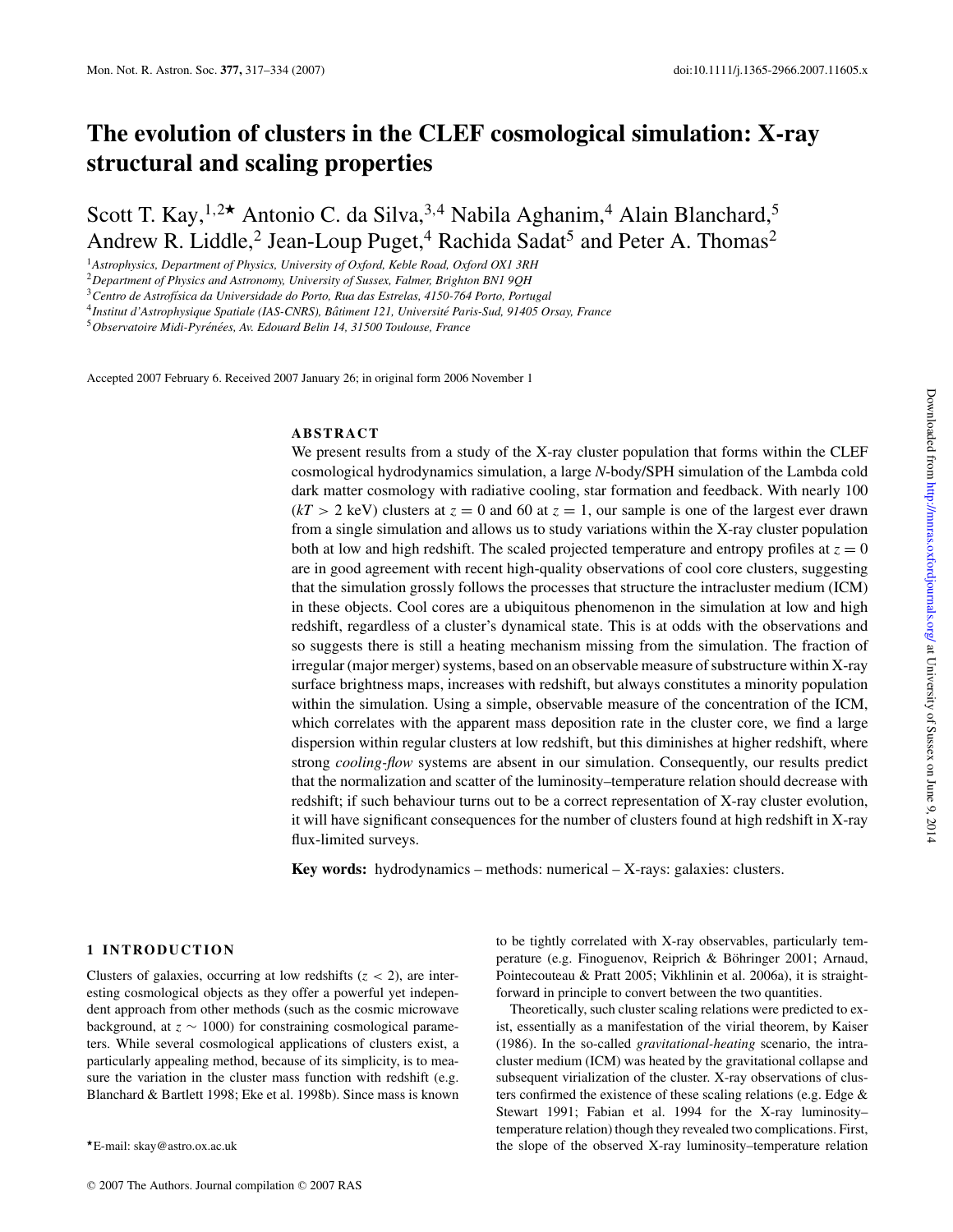### 318 *S. T. Kay et al.*

(and to a lesser extent, the mass–temperature relation) is steeper than predicted from gravitational heating alone, an effect shown by Ponman, Cannon & Navarro (1999) to be due to an excess of entropy in the cores of clusters, and more so in groups. A lot of theoretical effort has gone into understanding the origin of the excess entropy (see Voit 2005 for a recent review). Secondly, there is an intrinsic scatter in the scaling relations, which is particularly large for the low-redshift luminosity–temperature relation, due to the large variations in core luminosity (Fabian et al. 1994). For cosmological studies with clusters, an accurate statistical description of the cluster population is warranted, as only then can robust cluster survey selection functions be constructed. From a theoretical standpoint, cluster scaling relations offer an additional, exciting prospect; the amount with which these relations evolve with redshift ought to reveal information on the nature of non-gravitational processes and cluster astrophysics in general (Muanwong, Kay & Thomas 2006).

The intrinsic scatter in cluster scaling relations can at least partly be attributed to gravitational processes, as clusters themselves live in different environments (e.g. Schuecker et al. 2001), although non-gravitational processes, such as radiative cooling and heating from galaxies, must also play a role (e.g. Pearce et al. 2000; McCarthy et al. 2004; Balogh et al. 2006). Cosmological simulations of the cluster population are the most accurate method by which to characterize the statistical properties of clusters, as they include an accurate treatment of the non-linear gravitational dynamics and merging processes, as well as allowing non-gravitational physics to be incorporated self-consistently. Early attempts focused on the simplest model for the gas, a non-radiative ICM, which was successfully shown to reproduce the simple, self-similar, scalings expected from the gravitational-heating model (e.g. Navarro, Frenk & White 1995; Evrard, Metzler & Navarro 1996; Bryan & Norman 1998; Eke, Navarro & Frenk 1998a; Muanwong et al. 2002).

Additional non-gravitational processes have also been studied within simulations, and various mechanisms have been proposed to explain the similarity breaking, such as *preheating* (e.g. Navarro et al. 1995; Bialek, Evrard & Mohr 2001; Borgani et al. 2002), radiative cooling (e.g. Pearce et al. 2000; Muanwong et al. 2001; Davé, Katz & Weinberg 2002; Muanwong et al. 2002; Motl et al. 2004; Kravtsov, Nagai & Vikhlinin 2005) or both (e.g. Muanwong et al. 2002). Recently, attention has shifted to more realistic models which attempt to directly couple feedback (local heating from galaxies) with cooling and star formation (e.g. Kay, Thomas & Theuns 2003; Tornatore et al. 2003; Valdarnini 2003; Borgani et al. 2004; Ettori et al. 2004; Kay 2004; Kay et al. 2004).

Together with progress in the development of these nongravitational models, the advance in both simulation codes and computer hardware is now allowing larger simulations with reasonable resolution to be performed. We are now beginning to resolve sufficient numbers of clusters to start making quantitative predictions at all appropriate redshifts for the cluster population. The CLEF-SSH (CLuster Evolution and Formation in Supercomputer Simulations with Hydrodynamics) collaboration has been set up to take advantage of this new era in numerical modelling, by performing large simulations of the cluster population. Our first simulation, known as the CLEF simulation, is a large  $(N = 2 \times 428^3)$  *N*-body/SPH simulation of the Lambda cold dark matter ( $\Lambda$ CDM) cosmology, within a 200 *h*<sup>-1</sup> Mpc box, and includes a model for radiative cooling and energy feedback from galaxies. This simulation is a similar size to the one performed by Borgani et al. (2004), but uses a different feedback model. In Kay et al. (2005), hereafter Paper I, we presented a small selection of results at  $z = 0$  from the CLEF simulation. For this paper, we have performed a more detailed analysis of the

same cluster population, and present results for a range of redshifts from  $z = 0$  to 1, focusing on the effects of dynamical activity and the strength of cooling cores. A companion paper (da Silva et al., in preparation) presents results for the Sunyaev–Zel'dovich effect properties of the CLEF cluster population.

The rest of this paper is organized as follows. In Section 2 we summarize details of the CLEF simulation and detail our method for creating cluster catalogues, maps and profiles. The internal structure of clusters, and how it depends on dynamical regularity and the properties of the core, is the focus of Section 3. Section 4 then draws on these results to investigate the evolution of key cluster scaling relations with redshift. We discuss our results in Section 5 and summarize our conclusions in Section 6.

#### **2 THE CLEF SIMULATION**

The CLEF simulation is a large ( $N = 2 \times 428<sup>3</sup>$  particles within a 200 *h*<sup>-1</sup> Mpc comoving box) cosmological simulation of structure formation, incorporating both dark matter and gas. Below we describe the procedure used to generate the simulation data and how the clusters were identified within these data to create X-ray temperature-limited samples from redshifts  $z = 0$  to 1.

#### **2.1 Simulation details**

For the cosmological model, we adopted the spatially flat CDM cosmology, setting the following values for cosmological parameters: matter density parameter,  $\Omega_m = 0.3$ ; cosmological constant,  $\Omega_{\Lambda} = \Lambda/3H_0^2 = 0.7$ ; baryon density parameter,  $\Omega_{\rm b} = 0.0486$ ; Hubble constant,  $h = H_0/100 \text{ km s}^{-1} \text{ Mpc}^{-1} = 0.7$ ; primordial power spectrum index,  $n = 1$  and power spectrum normalization,  $\sigma_8 = 0.9$ . These values were chosen to be consistent with the results from *Wilkinson Microwave Anisotropy Probe* first-year data (Spergel et al. 2003).

Initial conditions were generated for a cube of comoving length  $200 h^{-1}$  Mpc at redshift,  $z = 49$ . The cube was populated with two interleaving grids of 428<sup>3</sup> particles, one grid representing the dark matter and one representing the gas; the particle masses were thus set to  $m_{\text{dark}} = 7.1 \times 10^9 h^{-1} \text{ M}_{\odot}$  and  $m_{\text{gas}} = 1.4 \times 10^9 h^{-1} \text{ M}_{\odot}$  for the dark matter and gas, respectively. Initial particle displacements and velocities were then computed from a transfer function generated using the CMBFAST code (Seljak & Zaldarriaga 1996). The initial temperature of the gas was set to  $T = 100$  K, significantly lower than the range of temperatures typical of overdense structures resolved by the simulation.

The initial conditions were evolved to  $z = 0$  using a version of the GADGET2*N*-body/SPH code (Springel 2006), modified to include additional physical processes (radiative cooling, star formation and energy feedback; see below). Gravitational forces were calculated using the particle–mesh algorithm on large scales (using a  $512<sup>3</sup>$  FFT) and the hierarchical tree method on small scales. The (equivalent) Plummer softening length was set to  $\epsilon = 20 h^{-1}$  kpc, fixed in comoving coordinates, thus softening the Newtonian force law below a comoving separation,  $x_{\text{min}} = 2.8 \epsilon = 56 h^{-1} \text{ kpc}.$ 

Gas particles were additionally subjected to adiabatic forces, and an artificial viscosity where the flow was convergent, using the entropy-conserving version of SPH (Springel & Hernquist 2002), the default method in GADGET2. Additionally, we allowed gas particles with  $T > 10^4$  K to cool radiatively, using the isochoric cooling approximation suggested by Thomas & Couchman (1992). Tabulated cooling rates were taken from Sutherland & Dopita (1993),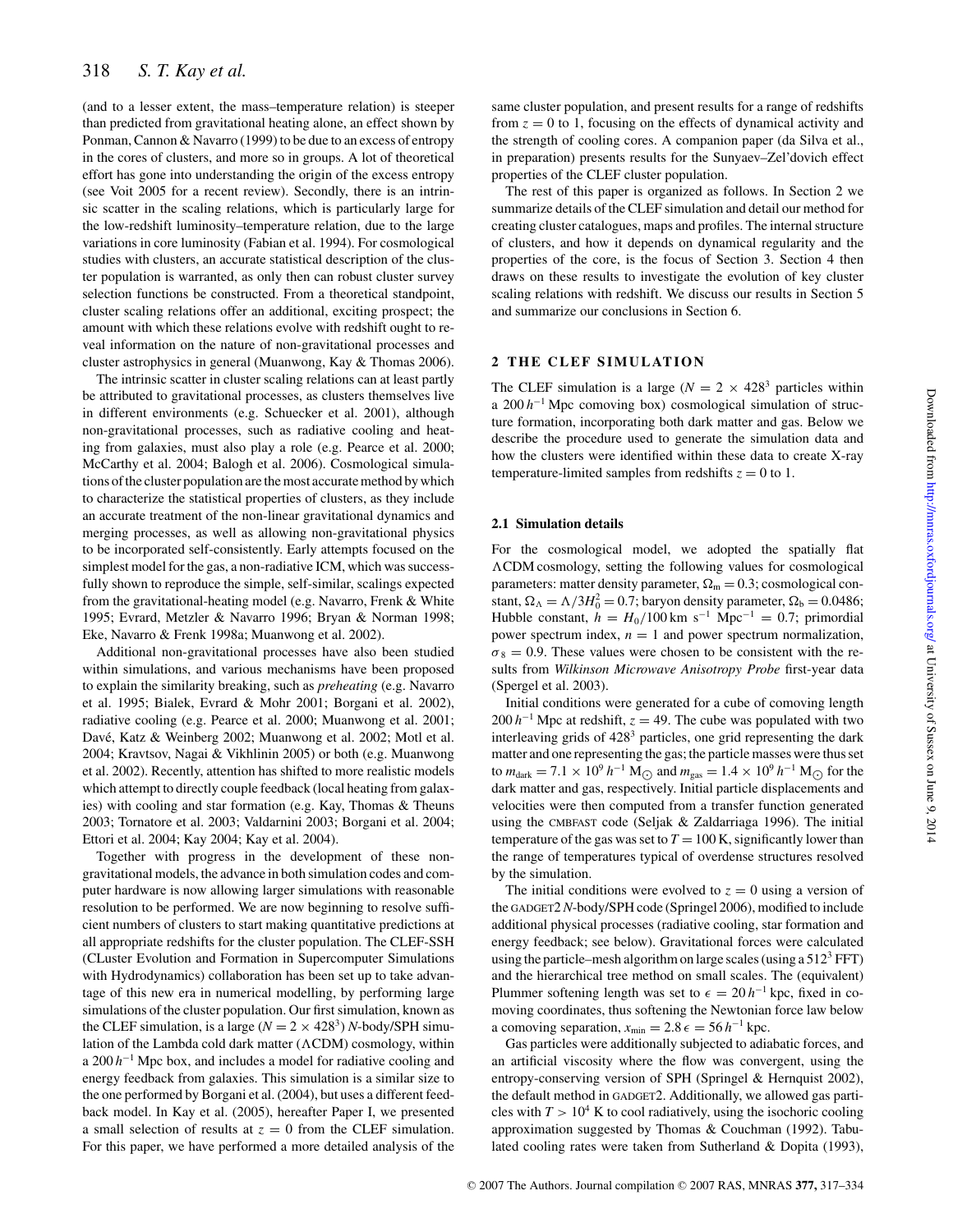assuming an optically thin  $Z = 0.3 Z_{\odot}$  plasma in collisional ionization equilibrium (a good approximation to the ICM out to at least  $z = 1$ ; Tozzi et al. 2003).

#### **2.2 Feedback**

We have also attempted to follow crudely the large-scale effects of galactic outflows (feedback) in the simulation, to regulate the cooling rate and to inject non-gravitational energy into the gas. We adopted the *Strong Feedback* model of Kay (2004), hereafter K2004a, as it was shown there to approximately reproduce the observed excess entropy in groups/clusters, both at small and large radii (see also Paper I). We only give a brief summary of the model details here.

First of all, cooled gas is identified with overdensity  $\delta > 100$ , hydrogen density  $n_{\rm H} > 10^{-3}$  cm<sup>-3</sup>, and temperature  $T < 12000$  K. For each cooled gas particle, a random number, *r*, is drawn from the unit interval and the gas is reheated if  $r < f_{\text{heat}}$ , where  $f_{\text{heat}} =$ 0.1 is the reheated mass fraction parameter. Reheated gas is given a fixed amount of entropy,<sup>1</sup>  $S_{\text{heat}} = 1000 \text{ keV cm}^2$ , corresponding to a minimum thermal energy of ∼17 keV at the star formation density threshold. Such a high thermal energy (compared with typical cluster virial temperatures) means that the reheated gas is supersonic and is thus distributed through viscous interactions and shocks in the ICM. This not only regulates the star formation rate in the cluster (Balogh et al. 2001), it also prevents significant build-up of lowentropy material in the cluster core (Kay et al. 2003; Kay 2004). Our model could thus be perceived as a crude representation of local accretion-triggered heating by stars and active galactic nuclei (although feedback from the latter does not necessarily have to follow the star formation rate, as is done here).

Gas particles that are not reheated are instead converted to collisionless star particles. Although the model does not treat star formation (which occurs in regions with much higher gas densities,  $n_{\rm H} \gtrsim 0.1$ ) accurately, this premature removal of low-pressure material from the gas phase saves computational effort as these particles generally have the shortest time-steps. Furthermore, it helps to alleviate the difficulty that standard SPH has in resolving the sharp interface between hot and cold phases (Pearce et al. 2000).

#### **2.3 Cluster identification**

The CLEF simulation produced a total of 72 snapshots of the particle data, at time intervals optimized for producing mock light cones (da Silva et al., in preparation). Only the 25 lowest redshift snapshots are used in this paper, ranging from  $z = 0$  to 1; at higher redshift the number of clusters becomes prohibitively small. We used these snapshots to produce cluster catalogues (mass, radius and various other properties), maps and profiles.

Catalogues were generated using a similar procedure to that adopted by Muanwong et al. (2002). Briefly, groups of dark matter particles were identified using the friends-of-friends algorithm (Davis et al. 1985), setting the dimensionless linking length to  $b = 0.1$ . Spheres were then grown around the particle in each group with the most negative gravitational potential, until the enclosed mass equalled a critical value

$$
M_{\Delta}(
$$

where  $\Delta$  is the density contrast,  $\rho_{cr}(z) = (3H_0^2/8\pi G)E(z)^2$  is the critical density and  $E(z)^2 = \Omega_m(1+z)^3 + 1 - \Omega_m$  for a flat universe (Bryan & Norman 1998). Cluster catalogues for a variety of density contrasts were constructed, including the virial value ( $\Delta \sim 100$  at  $z = 0$ ), taken from equation (6) in Bryan & Norman (1998). The virial radius was used to find overlapping pairs, and the least massive cluster in each pair was discarded from the catalogues. For nearly all of the results presented in this paper, we use a catalogue with  $\Delta = 500$ , as this is the smallest density contrast typically accessible to current X-ray observations.

We initially selected all clusters with at least 3000 particles within  $R_{500}$ , corresponding to a lower mass limit of  $M_{500} = 2.5 \times$  $10^{13} h^{-1}$  M<sub>O</sub>. This limit is low enough that our temperature-selected<br>contribution is consistably a squal to mixed of this count of all sample (below) is comfortably a complete subset of this sample at all redshifts studied. At  $z = 0$  we have 641 clusters in our mass-limited sample, decreasing to 191 clusters at  $z = 1$ . This is comparable to the numbers found in the simulation performed by Borgani et al. (2004), who also used GADGET2 but with a different prescription for cooling, star formation and feedback than used here.

#### **2.4 Spectroscopic-like temperature**

Observational samples of X-ray clusters are usually limited in flux or temperature, where the latter is measured by fitting an isothermal plasma model to the observed spectrum of the cluster X-ray emission. Theoretical models of X-ray clusters commonly use an emission-weighted temperature to estimate the spectral temperature of a cluster. For particle-based simulations, this is done using the formula

$$
T = \frac{\sum_{i} w_i T_i}{\sum_{i} w_i},\tag{2}
$$

where  $w_i = m_i n_i \Lambda(T_i, Z)$  is the weight given to each hot  $(T_i >$  $10^5$  K) gas particle *i*,  $m_i$  its mass,  $n_i$  its density,  $T_i$  its temperature and  $\Lambda(T_i, Z)$  the cooling function, usually for emission within the X-ray energy band (e.g. Muanwong et al. 2002; Borgani et al. 2004). In the bremsstrahlung regime  $\Lambda \propto T^{1/2}$  and so the hottest, densest particles are given the most weight.

Mazzotta et al. (2004) applied the same method used by observers to measure the spectroscopic temperature of simulated clusters, and found that it was always lower than  $T_{ew}$ . For the bremsstrahlung regime  $(kT > 2 \text{ keV})$ , they suggested a more accurate measure, known as the *spectroscopic-like* temperature, with weight  $w_i =$  $m_i n_i T_i^{-3/4}$ . This estimator gives the coldest, densest particles more weight. We adopt this estimator in this paper (summing over gas particles within  $R_{500}$  with  $kT_i > 0.5$  keV, the typical lower energy limit of an X-ray band) to create a temperature-limited  $(kT<sub>sl</sub>)$ 2 keV) sample of clusters at all redshifts. This reduces the number of clusters to 95 at  $z = 0$ , decreasing to 57 at  $z = 1$ . While this is one of the largest temperature-selected cluster sample drawn from a single simulation, we note that the dynamic range is still quite small. Nearly all clusters have *T*<sub>sl</sub> ∼ 2–4 keV at all redshifts (the median temperature stays approximately constant with redshift at  $T_{sl} \sim$ 2.5 keV) and our hottest cluster at  $z = 0$  has  $T_{sl} = 7.3$  keV.

Fig. 1 compares  $T_{\rm sl}$  to  $T_{\rm ew}$  (for a 0.5–10 keV band) for our temperature-limited sample at  $z = 0$ . As was found by Rasia et al. (2005), whose sample mainly consisted of the Borgani et al. (2004) clusters,  $T_{sl}$  and  $T_{ew}$  differ by as much as 20 per cent. Rasia et al.

<sup>&</sup>lt;sup>1</sup> We define entropy as  $S = kT(\rho/\mu m_H)^{1-\gamma}$ , where  $\gamma = 5/3$  is the ratio of specific heats for a monatomic ideal gas and  $\mu m_H = 0.6$  is the mean atomic weight of a fully ionized plasma.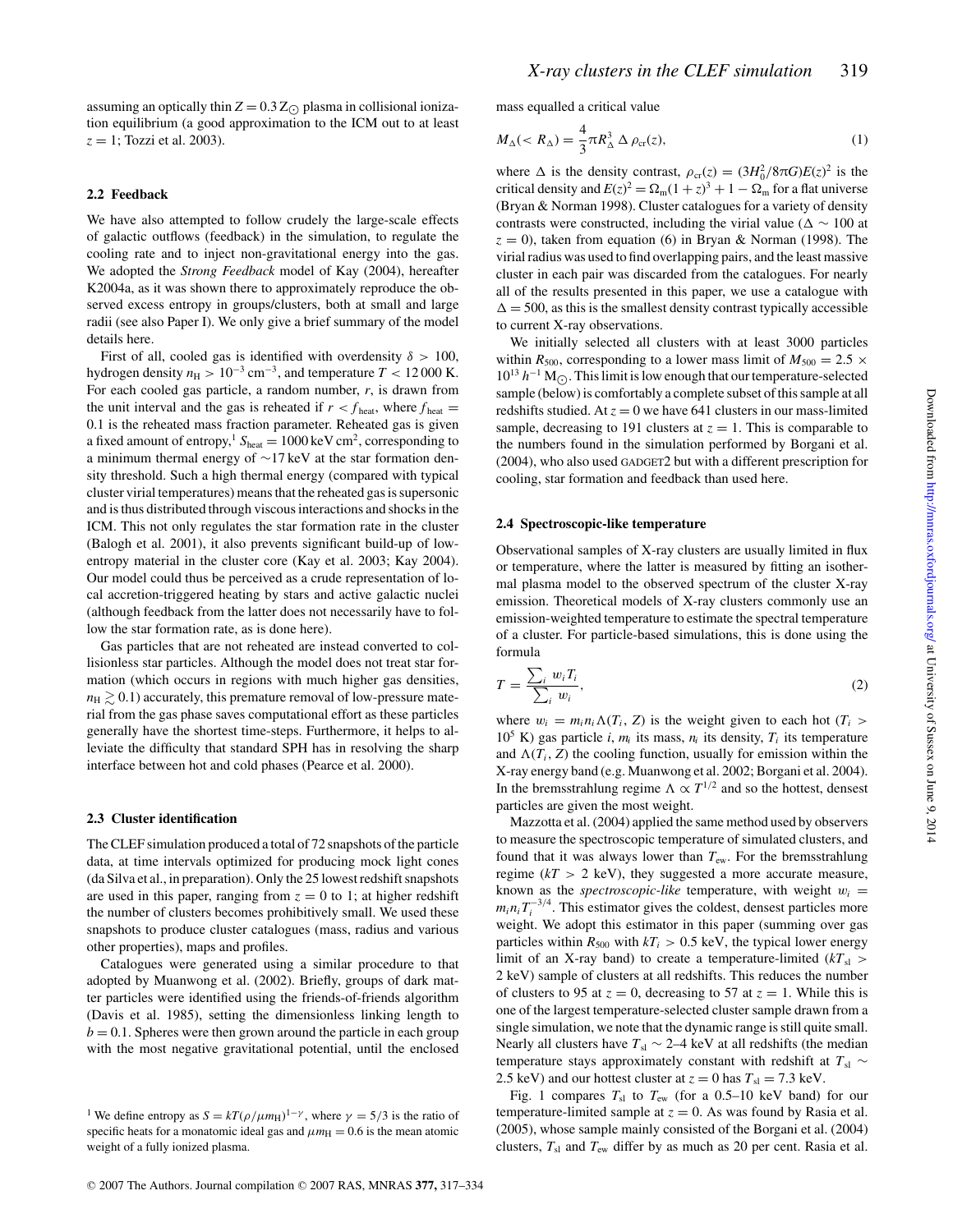

**Figure 1.** X-ray emission-weighted temperature, *T*ew, plotted against spectroscopic-like temperature,  $T_{\rm sl}$ , for clusters with  $kT_{\rm sl} > 2$  keV. The solid line corresponds to  $T_{ew} = T_{sl}$  and the dashed line is the best-fitting straight line to our data. The dotted line is the best fit to the clusters studied by Rasia et al. (2005).

found  $kT_{sl} = 0.7kT_{ew} + 0.3$ , whereas we find  $kT_{sl} = 0.8kT_{ew} +$ 0.1, similar to, although slightly steeper than, their result (see also Kawahara et al. 2007).

#### **2.5 Cluster maps and projected profiles**

Cluster maps were produced using a similar procedure to that discussed in Onuora, Kay & Thomas (2003); in essence, values at each pixel are the sum of smoothed contributions from particles, using the same spline kernel as used by the GADGET2 code. Centred on each cluster, only particles within a cube of half-length,  $l =$ 4*R*500, were considered, that is, out to approximately twice the virial radius in each orthogonal direction. For this paper, we computed bolometric surface brightness (although the emission is predominantly thermal bremsstrahlung in the X-ray) and spectroscopic-like

temperature maps. Projected temperature and azimuthally averaged surface brightness profiles were also computed, averaging particles within cylindrical shells, centred on the pixel with the highest surface brightness.

Fig. 2 illustrates spectroscopic-like temperature maps of the five most massive clusters each at  $z = 0$  and 1, out to a radius,  $R_{500}$ . As was found by Onuora et al. (2003) and Motl et al. (2004), there is a large amount of temperature structure within each cluster, particularly cold spots due to cool, low-entropy gas trapped within infalling subclusters. The intensity scale is defined by the minimum and maximum temperature; the dynamic range is typically an order of magnitude  $(T_{\text{max}}/T_{\text{min}})$ , with maximum temperatures being around twice that of the mean.

#### **3 CLUSTER STRUCTURE**

In this section we present the structural properties of the CLEF clusters, comparing to observational data where appropriate.

#### **3.1 X-ray temperature bias**

As discussed in the previous section, the X-ray temperature of the ICM is biased to regions of high density. Cooling and heating processes are generally most efficient there, so the X-ray temperature of a cluster is not necessarily an accurate measure of the depth of the underlying gravitational potential well, even if the system is virialized and approximately in hydrostatic equilibrium.

We investigate any such temperature bias in our simulation by comparing  $T_{sl}$  to the dynamical temperature,  $T_{dyn}$ , through the standard quantity,  $\beta_{\text{spec}} = T_{\text{dyn}}/T_{\text{sl}}$ . The dynamical temperature,

$$
kT_{\rm dyn} = \frac{\sum_{i,\rm gas} m_i k T_i + \alpha \sum_i \frac{1}{2} m_i v_i^2}{\sum_i m_i},\tag{3}
$$

where  $\alpha = (2/3)\mu m_H \sim 6.7 \times 10^{-25}$  g, assuming the ratio of specific heats for a monatomic ideal gas,  $\gamma = 5/3$ , and the mean atomic weight of a zero-metallicity gas,  $\mu m_H = 10^{-24}$  g. The first sum in the numerator runs over gas particles and the second sum over all particles, of mass  $m_i$ , temperature  $T_i$  and speed  $v_i$  in the centre of momentum frame of the cluster.



**Figure 2.** Spectroscopic-like temperature maps of the five most massive clusters (in order of decreasing mass, left- to right-hand panels) at  $z = 1$  (top panels) and  $z = 0$  (bottom panels). The spectroscopic-like temperature is given in each panel. Surface brightness contours (normalized to the maximum value) are overlaid; adjacent contours correspond to a difference in surface brightness of a factor of 4. Images are centred on the maximum surface brightness pixel and are shown out to  $R_{500}$ .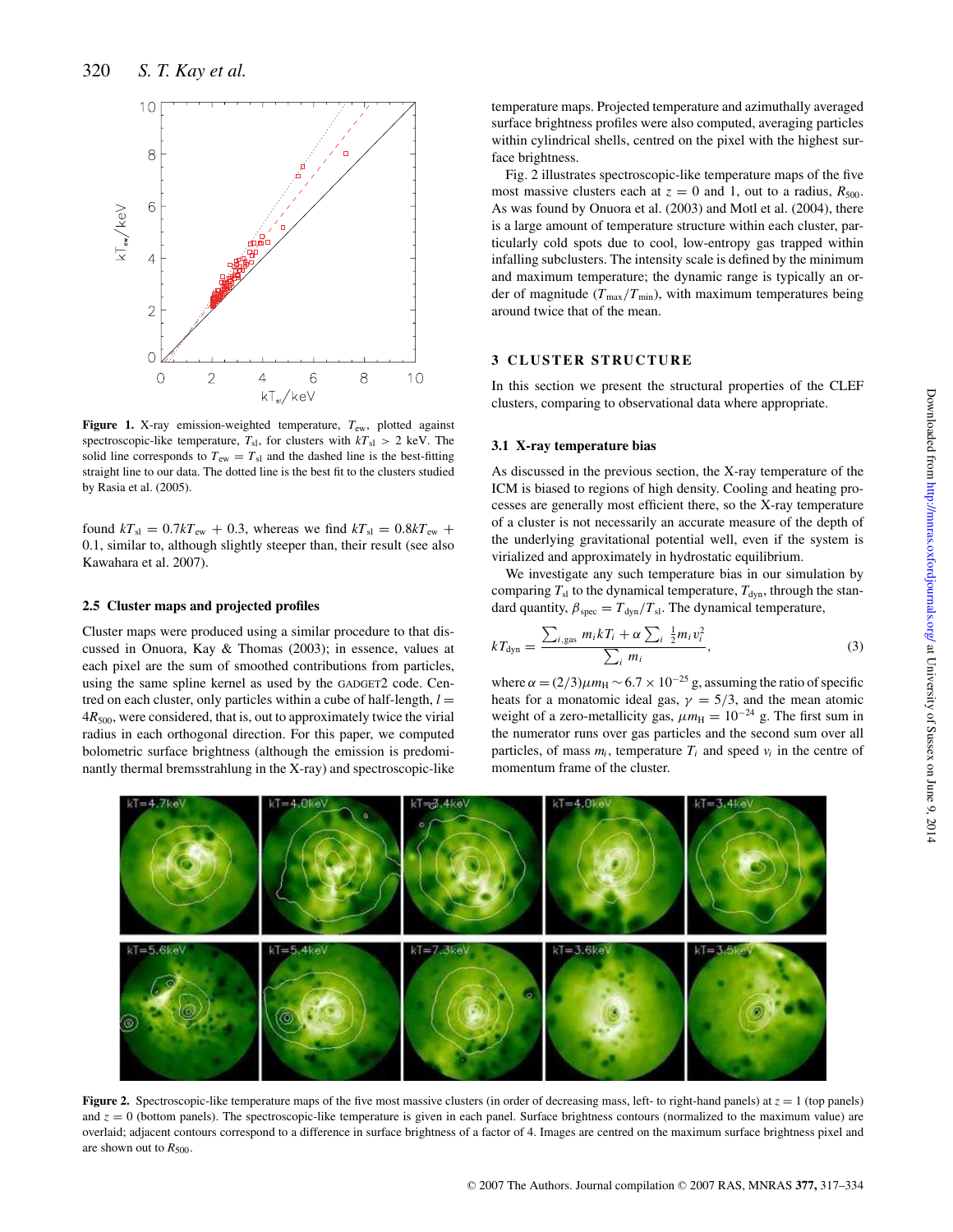

**Figure 3.** Ratio of dynamical temperature to spectroscopic-like temperature,  $\beta_{\text{spec}} = T_{\text{dyn}}/T_{\text{sl}}$ , versus scaled mass,  $E(z)M_{500}$ , at  $z = 1$  and 0. The solid line is the best-fitting relation to the data, while the dot–dashed (dashed) lines are best-fitting relations when  $T_{\rm sl}$  is replaced by the hot gas mass-weighted temperature excluding (including) bulk kinetic motions.

Fig. 3 illustrates  $\beta_{\text{spec}}$  for each cluster at  $z = 1$  and 0, versus its scaled mass,  $E(z)M_{500}$ . Only clusters with  $E(z)M_{500} > 10^{14} h^{-1} M_{\odot}$ are selected, producing similar numbers to our temperature-selected samples at both redshifts. There is a clear positive correlation between  $\beta_{\text{spec}}$  and  $E(z)M_{500}$ , with  $\beta_{\text{spec}} > 1$  for most clusters (i.e.  $T_{\text{sl}} <$  $T<sub>dyn</sub>$ ) at low and high redshift. The spectroscopic-like temperature is a biased tracer of the gravitational potential for three reasons. First, cool dense gas is weighted more than less dense material, as discussed in the previous section. This effect can be seen in the figure by comparing  $\beta_{\text{spec}}$  to the best-fitting relation when  $T_{\text{sl}}$  is replaced by the hot gas mass-weighted temperature (dot–dashed line). Secondly, some of the energy of the gas is in macroscopic kinetic energy, as can be deduced from comparing the dot–dashed to the dashed line, where in the latter case,  $T_{sl}$  is replaced by the temperature when equation (3) is applied to only the hot gas. Finally, feedback heats the gas, particularly in low mass clusters (the dashed line shows that  $\beta_{\rm spec}$  < 1 for most clusters, that is, the gas has more specific energy than the dark matter).

#### **3.2 Baryon fractions**

We also examine the segregation of baryonic mass into gaseous (ICM) and galactic (collisionless) components within each cluster. Gas and baryon fraction profiles for this model have already been studied by Kay et al. (2004), hereafter K2004b, who showed that the baryon fraction profiles were in good agreement with observations but that too much of the gas had turned into stars (the normalization of the gas fraction profile is as low as 50 per cent of the observed profile). Here we examine the behaviour of the baryon/gas/star fractions with temperature and redshift.



**Figure 4.** Baryon (squares), gas (triangles) and star (diamonds) fractions versus spectroscopic-like temperature at  $z = 1$  and 0. Horizontal dashed lines illustrate mean values. The solid line is the average value measured by K2004b for their *non-radiative* clusters.

Fig. 4 illustrates baryon fractions normalized to the global value,  $Y_{\rm b} = f_{\rm b}/(\Omega_{\rm b}/\Omega_{\rm m})$  within  $R_{500}$ , for each cluster at  $z = 1$  and 0. Most of our clusters have  $kT_{sl} < 5$  keV, where there is a strong trend in increasing baryon fraction with temperature, as feedback can heat and expel more gas in smaller clusters. At high temperature, a few systems at  $z = 0$  are consistent with the mean value ( $\sim$ 0.9) found by K2004b for their non-radiative clusters. Overall, the mean baryon fraction increases by 8 per cent between the two redshifts, from 0.71 at  $z = 1$  to 0.79 at  $z = 0$ . Similarly, the mean hot gas fraction increases from 0.42 to 0.49 over the same redshift range. Ettori et al. (2004) also found the gas fractions to weakly decrease with redshift in their simulated clusters, albeit with higher values than found here.

The star fraction is a very weak function of both temperature and redshift, with a mean value of 0.29 at  $z = 0$  and 0.28 at  $z = 1$ . Just under 40 per cent of the baryons within  $R_{500}$  have condensed and formed stars in our simulation, at all redshifts; a value that only decreases to about 30 per cent at the virial radius. Observations indicate a value of about 10–15 per cent, significantly lower than in our clusters (Lin, Mohr & Stanford 2003). Thus, as found by K2004b, our feedback model has not been effective enough at limiting the overcooling of baryons in clusters, as was also found by Ettori et al. (2006). However, the global star fraction is only 13 per cent at  $z = 0$ (and 9 per cent at  $z = 1$ ), just slightly larger than the observed value of 5–10 per cent (e.g. Balogh et al. 2001).

#### **3.3 Regularity**

Hierarchical models of structure formation predict that substructures in clusters should be commonplace, as clusters are the latest result of a series of mergers of smaller systems, and have dynamical times (∼1 Gyr) that are a significant fraction of the age of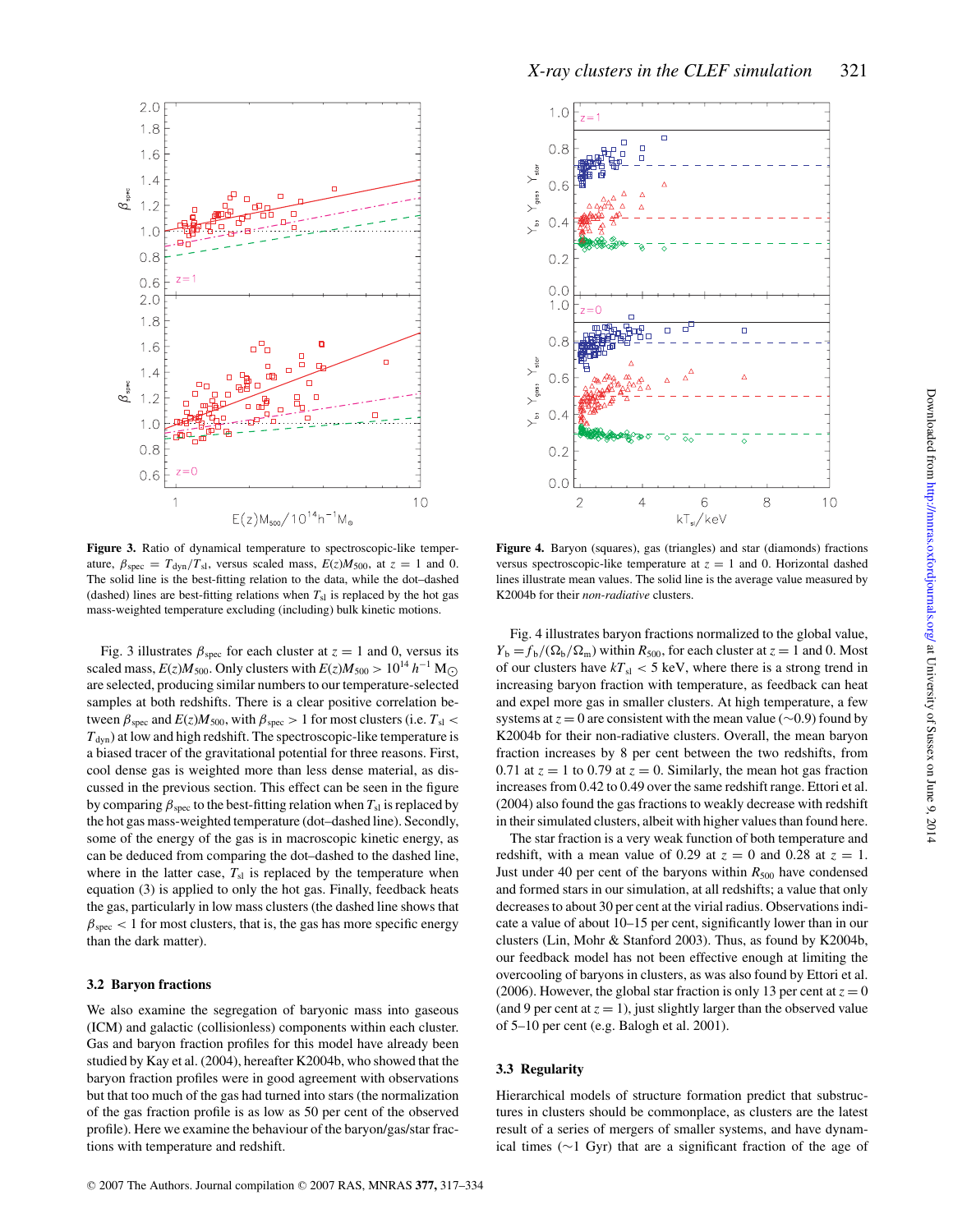the Universe. Indeed, substructure is frequently observed in clusters and dynamical activity has been quantified using various techniques (e.g. Jones & Forman 1992; Mohr, Fabricant & Geller 1993; Buote & Tsai 1995, 1996; Crone, Evrard & Richstone 1996; Schuecker et al. 2001; Jeltema et al. 2005).

We use a simple measure of substructure in our cluster surface brightness maps, using the centroid-shift method similar to that suggested by Mohr et al. (1993)

$$
S_X = \frac{|\boldsymbol{R}_{\Sigma,\text{max}} - \boldsymbol{R}_{\Sigma,\text{cen}}|}{R_{500}},
$$
\n(4)

where  $R_{\Sigma, \text{max}}$  is the position of the pixel with maximum surface brightness (taken to be the centre of the cluster) and  $\mathbf{R}_{\Sigma,\text{cen}}$  is the surface brightness centroid. Thomas et al. (1998) used a similar method, based on the 3D total mass distribution, and showed that this did as well, or better, than other more sophisticated measures of substructure in simulated clusters.

Fig. 5 illustrates  $S_X$  versus  $T_{sl}$  for our temperature-limited sample of clusters at  $z = 1$  (top panel) and  $z = 0$  (bottom panel). It is evident that the range of  $S_X$  values at fixed temperature is large: the 10 and 90 percentiles of each distribution, shown as horizontal dashed lines, vary from ∼0.01 to ∼0.15. Inspection of surface brightness maps (see Fig. 6) reveals that clusters with the largest  $S_X$  appear dynamically disturbed and are therefore undergoing a major merger. We choose to divide our sample into *irregular* clusters with  $S_X$ 0.1 and *regular* clusters otherwise. We note that this division is somewhat arbitrary and only serves to provide us with a means to compare the most disturbed clusters at each redshift to the rest of the sample. The longer tail in the  $S_X$  distribution to high values at  $z = 0$  exacerbates the difference between the two subpopulations



**Figure 5.** Substructure statistic,  $S_X$ , versus spectroscopic-like temperature for clusters at  $z = 1$  and 0. Triangles illustrate regular clusters with  $S_X \leq$ 0.1 and squares irregular clusters with  $S_X > 0.1$ . The solid horizontal line is the median  $S_X$  and the dashed lines the 10 and 90 percentiles.

relative to those at  $z = 1$  (the length of the tail itself changes from redshift to redshift).

There is no significant trend in  $S_X$  with temperature, within the limited dynamic range of our sample. However, there is a trend in  $S_X$  with redshift: the median value at  $z = 1$  is almost a factor of 2 higher than at  $z = 0$ . In other words, clusters tend to be less regular at higher redshift.

The increase in dynamical activity with redshift in our simulated cluster population is qualitatively consistent with the recent result of Jeltema et al. (2005), who used the more complex power ratios (Buote & Tsai 1995) to measure dynamical activity in a sample of low- and high-redshift clusters observed with *Chandra*.

#### **3.4 Temperature and surface brightness profiles**

Surface brightness and projected temperature profiles are now regularly observed for low-redshift clusters with *XMM–Newton* and *Chandra* (e.g. Arnaud et al. 2005; Piffaretti et al. 2005; Vikhlinin et al. 2005; Zhang et al. 2006; Pratt et al 2007). These are key observable quantities, as 3D density and temperature information can be extracted from these measurements through deconvolution techniques. This allows the thermodynamics of the ICM to be studied, as well as the total mass distribution to be calculated (assuming hydrostatic equilibrium).

In Fig. 7 we present scaled projected spectroscopic-like temperature profiles for our regular and irregular clusters at  $z = 1$  and 0. As stated previously, each cluster (including irregular objects, where all emission is included in our analysis) is centred on the pixel with maximum surface brightness. For consistency with the observational data, each temperature profile is normalized to the average spectroscopic-like temperature,  $\langle T_{\rm sl} \rangle$ , between projected radii of  $50 h^{-1}$  kpc and  $R_{500}$ . Projected radii are then rescaled to *R*<sub>180</sub> using the formula  $R_{180} = 1.95\sqrt{k \langle T_{\rm sl}\rangle/10 \text{ keV}}/E(z) h^{-1} \text{ Mpc}$ , originally derived from numerical simulations by Evrard et al. (1996).

As was found by K2004b, the median profile rises sharply from the centre outwards, peaks at ∼0.1*R*180, then gradually declines at larger radii. The inner rise, where the density is largest, is due to radiative cooling of the gas, while the outer decline is a generic prediction of the ACDM model (e.g. Eke et al. 1998a). It is interesting to note that the shape of the profile for irregular clusters is flatter than for the regular majority, beyond the peak. This is due to the second, infalling, object, which compresses and heats the gas. We also note that the temperature profiles at  $z = 1$  are very similar to those at  $z = 0$ , and so a cool core is established in the cluster early on.

Vikhlinin et al. (2005) recently determined the projected temperature profile for a sample of 11 low-redshift cool core clusters observed with*Chandra*. The shape of their profile is very similar, albeit slightly steeper at large radii, to that of our regular clusters; a rough fit, as supplied by the authors, is shown in Fig. 7 as thick solid lines. Pratt et al (2007) performed a similar study with *XMM–Newton*, for a sample of 15 clusters (including non-cool core systems); their result is shown in the figure as the shaded region. Interestingly, Pratt et al (2007) find a similar decline at large radius to our regular clusters but the temperature does not drop as sharply in the centre (even for those clusters with coolest cores).

The presence of cool cores at both low and high redshift in our simulation is in qualitative agreement with the findings of Bauer et al. (2005), who measured central cooling times for a sample of  $z = 0.15-0.4$  clusters observed with *Chandra* and found their distribution to be very similar to that for a local sample.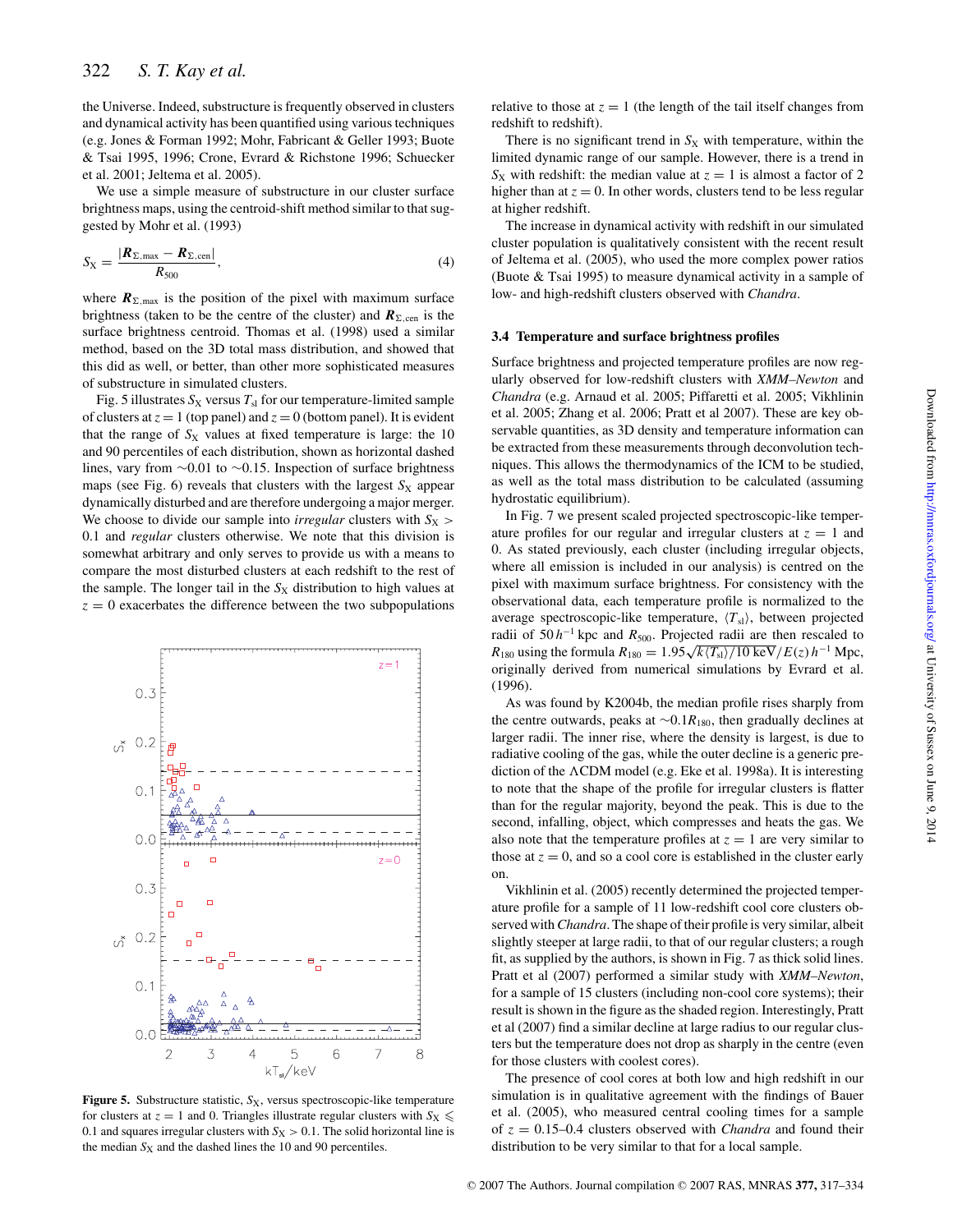

Figure 6. Bolometric surface brightness maps of the five clusters with the lowest (top panels) and five with the highest (bottom panels) substructure statistic  $(S_X)$  at  $z = 0$ . In this case, clusters are centred on the surface brightness centroid.



**Figure 7.** Scaled projected spectroscopic-like temperature profiles at  $z = 1$ and 0. Solid curves are median and 10/90 percentiles for regular clusters, and dashed curves for irregular clusters. The vertical dashed line illustrates the median scaled softening radius (i.e. where the gravitational force becomes softer than Newtonian). The thick solid lines (with zero and negative gradient) are fits to the average observed temperature profile of cool core clusters, as measured by Vikhlinin et al. (2005); the inner line is a rough fit to their data to illustrate the cool core. The shaded region encloses the mean and  $1\sigma$  s.d. temperature profile for a representative sample of nearby clusters by Pratt et al (2007).

Bolometric surface brightness profiles are presented in Fig. 8. At both redshifts, it is clear that there is a larger dispersion between clusters in the core than at the outskirts, particularly at  $z = 0$ . The irregular clusters have flatter profiles than the regular clusters and



**Figure 8.** Bolometric surface brightness profiles at  $z = 1$  and 0. Again, solid curves are median and 10/90 percentile values for regular clusters, and dashed curves for irregular clusters. The vertical dashed line marks the median force resolution,  $\langle 2.8 \epsilon / R_{500} \rangle$ .

a bump can be seen at large radius, due to the core of the second object.

We also calculate density and temperature gradients for our clusters, as is needed for cluster mass estimates (Section 3.7). Following Vikhlinin et al. (2006a), we define  $\beta_{\text{eff}} = -(1/3) \, \text{d} \ln \rho / \text{d} \ln r$  and  $\beta_t = -(1/3) d \ln T / d \ln r$  to represent 3D density and temperature gradients, respectively. Fig. 9 shows these values for our clusters at  $R_{500}$ , plotted against temperature. Results at  $z = 0$  are overplotted with the *Chandra* data from Vikhlinin et al. (2006a). In general, the agreement between our results and the observations is very good;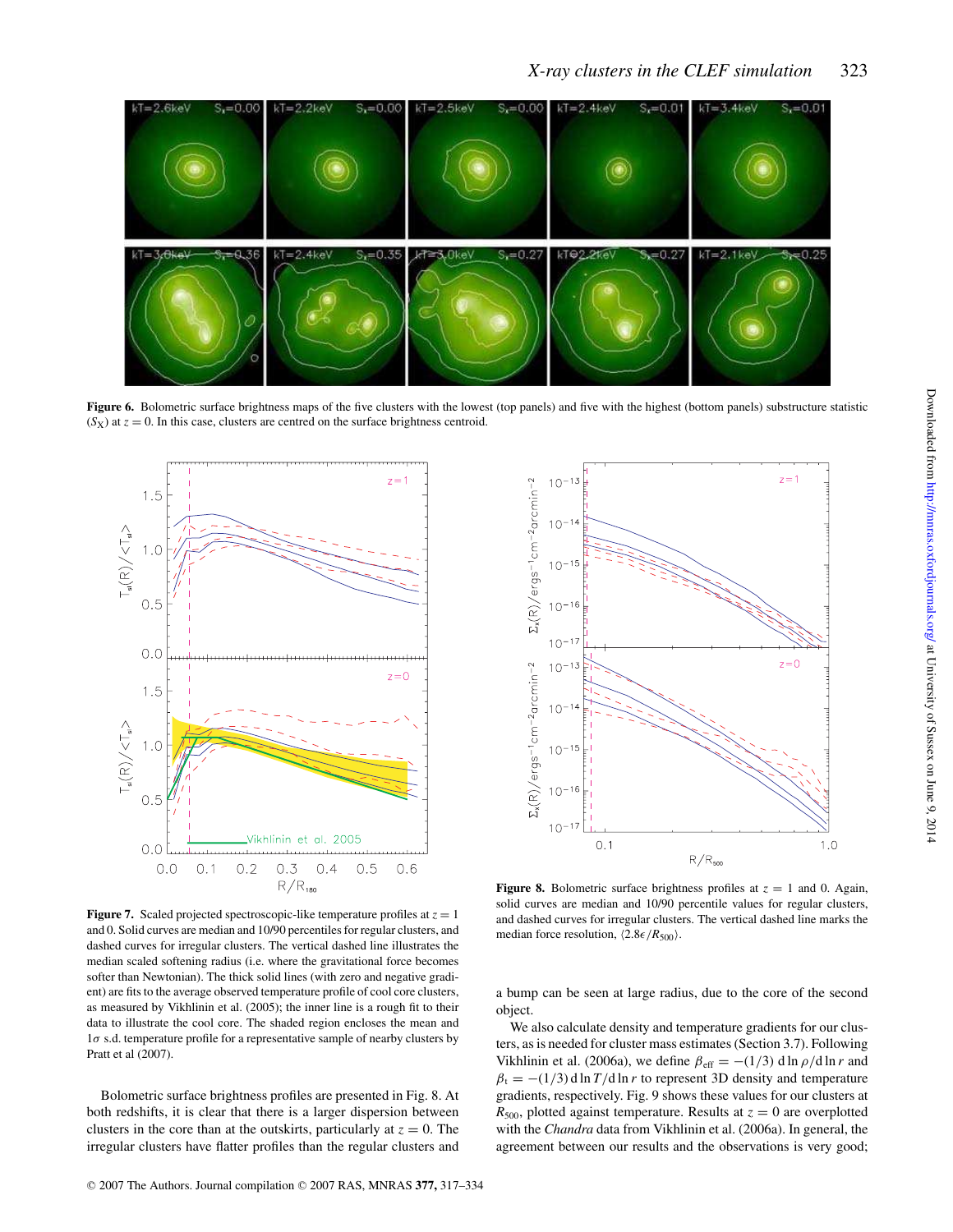

**Figure 9.** Effective slopes of gas density ( $\beta$ <sub>eff</sub>) and temperature ( $\beta$ <sub>t</sub>) profiles at  $R_{500}$ , versus core-excised spectroscopic-like temperature, for clusters at  $z = 1$  and 0. Triangles are regular clusters and squares irregular clusters. Data points with error bars are from VKF06.

median values are  $\beta_{\text{eff}} = 0.76$  and  $\beta_t = 0.19$ , respectively. At  $z = 1$ the median values change very little (0.73 and 0.18).

#### **3.5 Core structure parameters**

Two generic features of our simulated clusters at  $z = 0$  is that the majority have cool cores (as shown in Fig. 7) and exhibit a large dispersion in core surface brightness (Fig. 8). At  $z = 1$ , the clusters also tend to have cool cores but a smaller range in core surface brightness is seen. To quantify this behaviour further, we define two simple core structure parameters that are readily observable.

We first define three projected radii,  $[R_1, R_2, R_3] = [0.1, 0.3,$  $1.0$ ] $R<sub>500</sub>$ . The first approximately defines the radius where the profile stops rising; the first and second approximately define the (maximum) temperature plateau, and the third is the outer radius of the cluster. The first parameter is then

$$
f_{\rm T} = \frac{T_{\rm sl}(
$$

which measures the ratio of the core to the maximum projected spectroscopic-like temperature of the cluster. Clusters with the *coolest* cores have the lowest  $f<sub>T</sub>$  values. This can be seen clearly in Fig. 10, where temperature maps of the five clusters with the lowest and five with the highest  $f<sub>T</sub>$  values are shown. All but two clusters in our sample, including irregular systems, have  $f<sub>T</sub> < 1$  because of their cool cores; at  $z = 1$  the situation is similar, where only six clusters (∼10 per cent of the sample) have  $f<sub>T</sub> > 1$  (the median  $f<sub>T</sub>$  increases gradually with redshift). We will return to this point in Section 5.

The second structure parameter is

$$
f_{\rm L} = \frac{L_{\rm bol}(
$$

which measures the fraction of bolometric luminosity emanating from the core; we label this the X-ray *concentration* of the cluster. Clusters with the highest core surface brightness have the highest  $f_L$ values.

Like  $S_X$ , values of  $f_L$  and  $f_T$  do not depend strongly on temperature. Fig. 11 shows that the two quantities are anticorrelated for regular clusters, that is, clusters with the highest X-ray concentrations have the coolest cores. As we shall see, these systems tend to be older (less recent merger activity), and thus the gas has had more time to settle down into a regular state. Irregular clusters tend to have low  $f_L$  values as the subcluster boosts the overall luminosity without affecting the core luminosity.

Examining the *f*<sup>L</sup> distribution alone, there is a large spread in values at  $z = 0$ , varying from around 0.1–0.7, but this reduces to  $\sim$ 0.1–0.4 at  $z = 1$ . As expected from Fig. 8, we see an absence of clusters with strongly peaked X-ray emission at high redshift (the median  $f_L$  decreases gradually with redshift). It is unlikely that this effect is due to poorer numerical resolution at higher redshift, as nearly all our clusters have an inner radius, *R*1, that is larger than the physical softening radius,  $r_{\text{min}} = 56 h^{-1} \text{ kpc} / (1 + z)$ , at  $z = 0$  and 1. Furthermore, the lack of a strong dependence of *f*<sup>L</sup> with temperature and the presence of cool cores at all redshifts suggests that numerical heating cannot be a major problem.



**Figure 10.** Spectroscopic-like temperature maps of the five clusters with the lowest (top panels) and highest (bottom panels)  $f_T$  values at  $z = 0$ . Circles mark the two inner radii (0.1 and 0.3  $R_{500}$ ) where  $f_T$  is measured. X-ray concentrations ( $f_L$ ) are also given, which tend to be anticorrelated with  $f_T$  for regular clusters.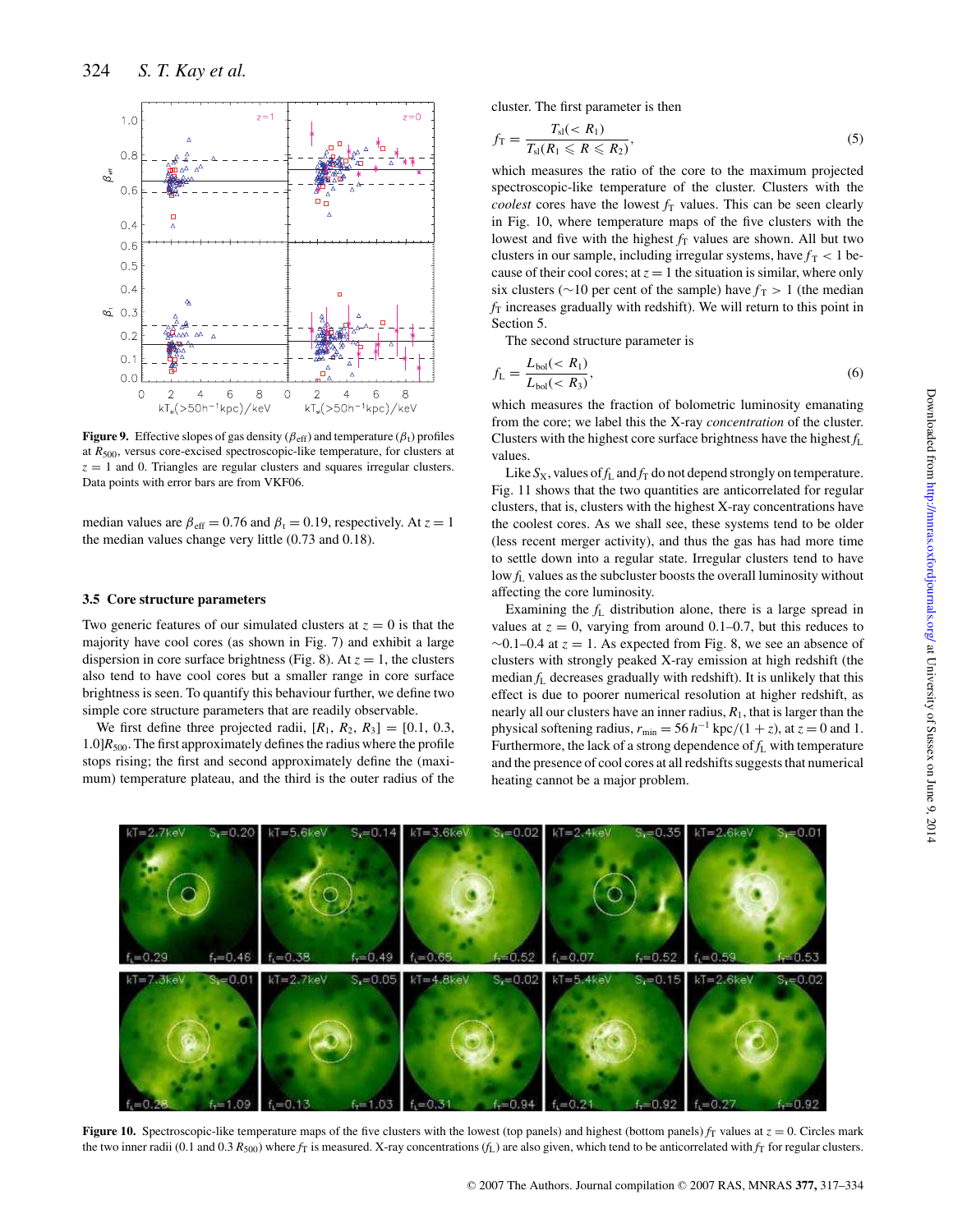

**Figure 11.** X-ray concentration parameter, *f*L, versus core-to-maximum temperature ratio,  $f_T$ , for clusters at  $z = 1$  and 0. Triangles are regular clusters and squares irregular clusters, with their median  $(f<sub>T</sub>, f<sub>L</sub>)$  coordinates connected by a solid line. Solid squares, joined by dashed lines, illustrate the median  $f_T$  at fixed intervals of 0.1 in  $f_L$ , for regular clusters.

#### **3.6 Entropy profiles**

The combined effects of cooling and heating processes can be effectively probed by measuring the entropy distribution of the ICM and comparing this with the prediction of the gravitational-heating model (see Voit 2005 and references therein). Recently, Voit, Kay & Bryan (2005) compared two independent sets of gravitationalheating simulations and found that the outer entropy profiles were very similar,  $S \propto R^{1.2}$ , close to the original prediction from spherical accretion-shock models (e.g. Tozzi & Norman 2001). K2004a and K2004b found that cooling and feedback (the same model used in this paper) only slightly modified the outer slope of the entropy profile; the main effect was an increase in the normalization of the entropy at all radii, as suggested by observations (e.g. Ponman, Sanderson & Finoguenov 2003; Pratt & Arnaud 2003).

The CLEF simulation allows us to study entropy profiles for a much larger sample of clusters than previously. In Paper I, we showed that the entropy–temperature relation at  $z = 0$  reproduced the observed behaviour of excess entropy, both at small  $(0.1R_{200})$ and large  $(R_{500})$  radii. In this paper, we focus on the scaled entropy profiles at  $z = 0$  and  $z = 1$ , shown in Fig. 12. We scale the entropy profile of each cluster by  $E^{4/3}(z)T_{10}^{-0.65}$ ; the first factor reflects the predicted redshift scaling from gravitational heating, while the second approximately represents the scaling with temperature at fixed radius/overdensity, modified by non-gravitational processes. As will be explained below, we define  $T_{10}$  to be the projected spectroscopiclike temperature in 10 keV/*k* units, measured between  $R_1$  and  $R_2$  (i.e. the temperature plateau, see Section 3.5).

The solid curves illustrate the median and 10/90 percentile profiles for regular clusters at each redshift. At both redshifts the profiles



**Figure 12.** Scaled entropy versus radius, in units of  $R_{200}$ , for clusters at  $z = 1$  and 0. The solid curves are the median and  $10/90$  percentile profiles for regular clusters, the dashed curve is the median profile for irregular clusters and the dot–dashed curve for regular clusters with  $f<sub>L</sub> > 0.45$ . The vertical dashed line illustrates the force resolution of the simulation. The large shaded region encloses the mean and  $1\sigma$  s.d. entropy profile for an observed sample of clusters by Pratt et al. (2006). A least-squares fit to the simulated data at  $R > 0.2R_{200}$  is illustrated by the thick solid line, flatter than the prediction from gravitational-heating simulations,  $S \propto R^{1.2}$ , shown with the lower dashed line (Voit et al. 2005).

are close to power law outside the core ( $R \sim (0.2-1)R_{200}$ ); fitting a straight line to the profile in this region yields  $S \propto R^{0.9}$  at both redshifts, as found in previous papers (K2004a, K2004b). Note that at  $R_{500}$ , the normalization of the scaled profile is very similar at  $z = 0$  and 1, thus the entropy at large radii scales with redshift as predicted from gravitational-heating models.

We also plot the median profile of irregular clusters (shown as the dashed curve) and at  $z = 0$ , clusters with the highest X-ray concentrations  $(f_L > 0.45)$ . Irregular clusters tend to have higher entropy profiles than the regular clusters at all radii and at both redshifts. This temporary elevation in entropy reflects the shock-heating processes associated with the merger. Conversely, clusters with the highest X-ray concentrations have the lowest entropy profiles, reflecting the fact that they have the highest cooling rate. We also note that the profile for these systems resembles a broken power law, similar to that observed by Finoguenov, Böhringer & Zhang (2005) in their REFLEX-DXL clusters  $(z \sim 0.3)$ .

We compare the profiles at  $z = 0$  to the recent *XMM–Newton* data studied by Pratt, Arnaud & Pointecouteau (2006) (the mean plus/minus  $1\sigma$  values are shown as the shaded region). Pratt et al. (2006) use a global mean temperature, measured between 0.1–  $0.5R<sub>200</sub>$ , for the entropy scaling. We note, however, that this effectively measures their temperature plateau as they see no significant evidence of a decline at large radii (Arnaud et al. 2005). The simulated (regular clusters) and observed distributions are similar, although the simulated profile is slightly high. We note, however,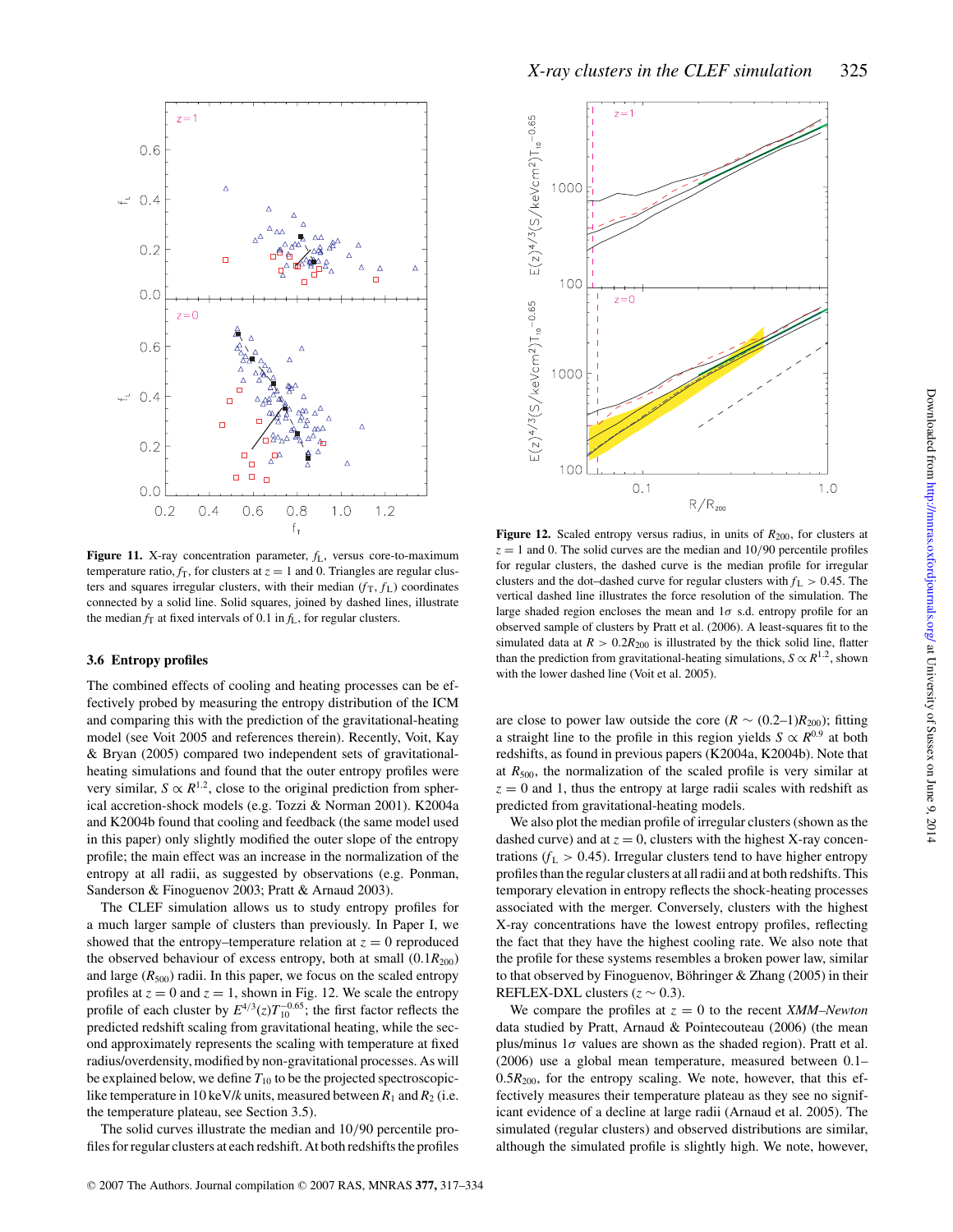that our regular, concentrated clusters fit the observational profile very well; the observed sample is probably biased to systems of this type as they are intrinsically brighter systems and are thus easier to observe.

#### **3.7 Mass estimates**

Finally in this section, we briefly investigate the validity of hydrostatic equilibrium in the simulated clusters at all redshifts, used to estimate cluster masses from X-ray data

$$
M_{\rm est}(
$$

where  $\rho(r)$  and  $T(r)$  are the 3D density and spectroscopic-like temperature profiles, respectively. Various approximations to equation (7) have been used previously in the literature, when little or no spatial information was available for the temperature distribution in clusters. Newer, high-quality observations with *XMM–Newton* and *Chandra* have overcome this problem (e.g. Arnaud et al. 2005; Vikhlinin et al. 2006a), and so we assume in our study that the gas density and temperature profiles can be accurately recovered from the X-ray data out to  $R_{500}$ . (A detailed study of obtaining such profiles from mock X-ray data is left to future work, but see Rasia et al. 2006.)

In Fig. 13, we plot estimated to true mass ratios at  $R_{500}$  for our clusters at  $z = 1$  and 0. For internal consistency, estimated masses are those at the estimated  $R_{500}$ , which is typically 5 per cent smaller than the true  $R_{500}$ .

The median estimated mass is around 80 per cent of the true mass at both redshifts for regular clusters, with 10–20 per cent scat-



**Figure 13.** Ratio of estimated to true masses at  $R_{500}$  versus  $T_{\rm sl}$  for clusters at  $z = 1$  and 0. Squares are irregular clusters, triangles are regular clusters and filled triangles regular clusters with the highest X-ray concentrations,  $f<sub>L</sub> > 0.45$ . Solid (dashed) lines are median (10/90 percentile) ratios for regular and irregular clusters. The dot–dashed line is the median ratio for regular clusters with  $f<sub>L</sub> > 0.45$ .

ter. Irregular clusters tend to have slightly poorer mass estimates on average, but the scatter is also larger. Clusters with the highest X-ray concentrations perform slightly better than the regular clusters as a whole.

Our median mass ratio is lower than found by K2004b at  $z = 0$ , who found that the average estimated mass was only 5 per cent or so lower than the true mass at  $R_{500}$ , with the small discrepancy being due to turbulent motions (see also Evrard et al. 1996; Rasia et al. 2004). The reason for the difference is twofold. First, K2004b used a mass-weighted temperature profile, where we use the more realistic spectroscopic-like temperature profile. This reduces mass estimates by 10 per cent or so, similar to what was found by Rasia et al. (2006), when assuming a low X-ray background in their analysis. A further 5 per cent reduction comes from using the estimated  $R_{500}$ rather than the true value, which also increases the scatter. While we are therefore not comparing true and estimated masses at the same radius here, we are demonstrating what the overall effect will be on the normalization of the mass–temperature relation, as will be investigated in the next section.

#### **4 CLUSTER SCALING RELATIONS**

We now put together the results from previous sections to try and understand the properties of cluster scaling relations in our simulation. We consider the two most important X-ray scaling relations in this paper: mass versus temperature (*M*–*T*) and luminosity versus temperature  $(L-T)$ , with all quantities computed within  $R_{500}$ .

Scaling relations are defined using the conventional form

$$
Y = Y_0 \left(\frac{X}{X_0}\right)^\alpha (1+z)^\beta,
$$
\n(8)

where  $Y_0$  is the normalization at  $X = X_0$  and  $z = 0$  (for all relations,  $X_0 = 5 \text{ keV}$ ; for the *M*–*T* relation,  $Y_0 = M/10^{14} h^{-1} M_{\odot}$ and for the *L*–*T* relation,  $Y_0 = L/10^{44} h^{-2} \text{ erg s}^{-1}$ ;  $\alpha$  is the slope and  $\beta$  the parameter used to describe the redshift dependence of the normalization. Scatter in the relations is measured at each redshift as

$$
\sigma_{\log(Y)} = \sqrt{\frac{1}{N} \sum_{i} \left[ \log \left( \frac{Y_i}{Y} \right) \right]^2},\tag{9}
$$

that is, the rms deviation of  $log(Y)$  from the mean relation, where  $Y_i$ are individual data points. We then parametrize any redshift dependence of the scatter using a least-squares fit to  $\sigma_{\log(Y)}$ 

$$
\langle \sigma_{\log(Y)} \rangle(z) = \sigma_0 + \sigma_1 \log(1+z). \tag{10}
$$

#### **4.1 Results at**  $z = 0$

Our results for  $z = 0$  clusters are summarized in Table 1. Column 1 lists the sample used when fitting the data. Here, we consider all 95 clusters in our temperature-limited sample (labelled *All*), the 83 regular clusters (i.e. those with  $S_X \le 0.1$ ; labelled *Reg*), the 23 regular clusters with the most prominent core emission  $(f_L > 0.45)$ ; denoted *High*) and the 60 remaining regular clusters (denoted *Low*). Column 2 lists the best-fitting normalization,  $Y_0$ ; Column 3 the slope of the relation,  $\alpha$ ; and Column 4 the scatter in the relation,  $\sigma_{\log(Y)}$ . We now discuss each relation in turn.

#### *4.1.1 M*500*–T relation*

We first study the  $M-T$  relation at  $z = 0$ . In Paper I we presented results for the hot gas mass-weighted temperature within  $R_{2500}$ ,  $T_{gas}$ ,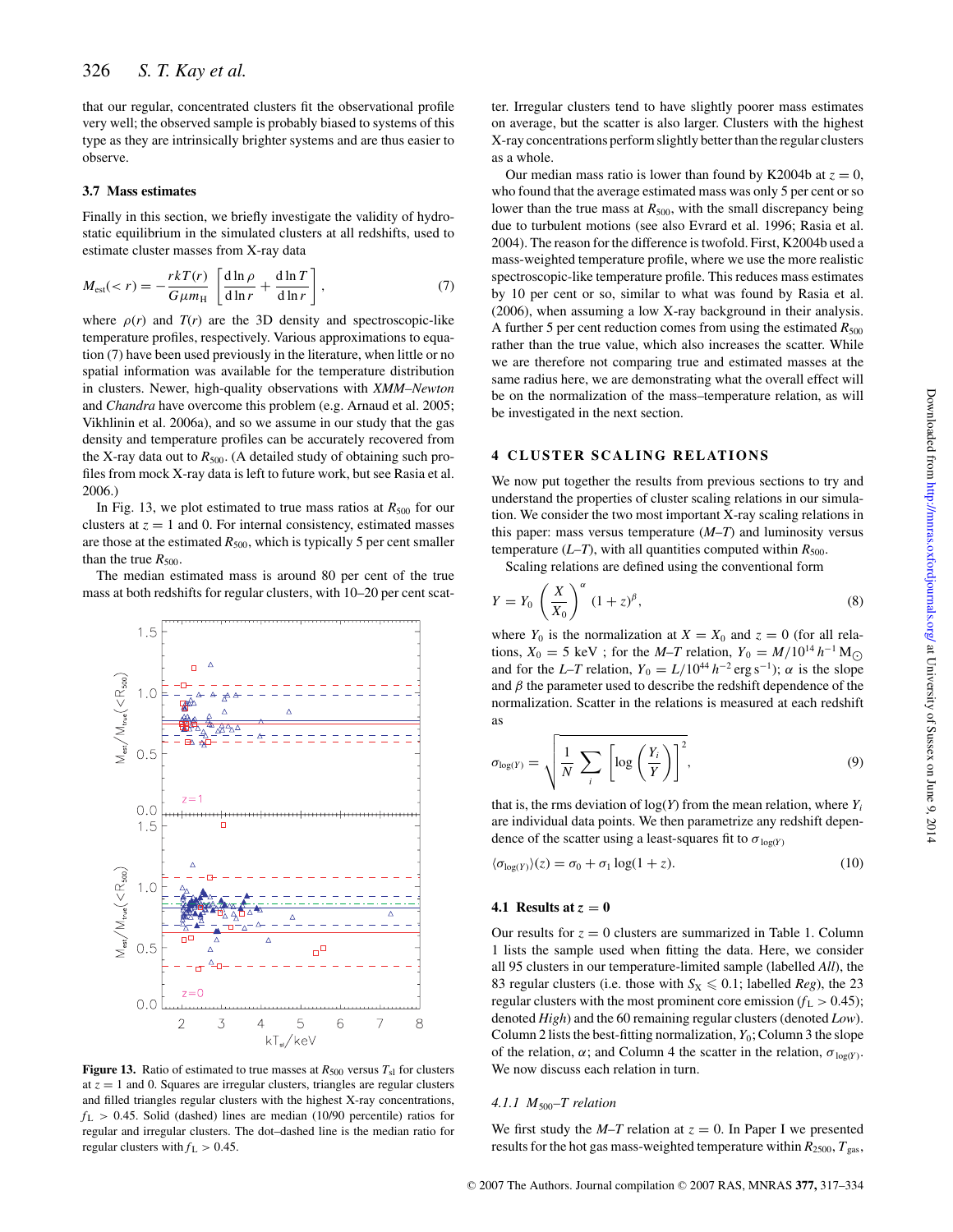**Table 1.** Best-fitting parameter values (and  $1\sigma$  errors) for scaling relations at  $z = 0$ . Column 1 gives the sample used in the fit; Column 2 the best-fitting normalization; Column 3 the best-fitting slope and Column 4 the logarithmic scatter.

| Sample                                      | $Y_0$           | $\alpha$        | $\sigma$ log(Y) |
|---------------------------------------------|-----------------|-----------------|-----------------|
| $M_{500} - T_{dyn}$                         |                 |                 |                 |
| All                                         | $3.44 \pm 0.07$ | $1.38 \pm 0.03$ | 0.05            |
| Reg                                         | $3.46 \pm 0.08$ | $1.38 \pm 0.04$ | 0.05            |
| High                                        | $3.53 \pm 0.11$ | $1.38 \pm 0.07$ | 0.03            |
| Low                                         | $3.40 \pm 0.11$ | $1.36 \pm 0.05$ | 0.05            |
| $M_{500} - T_{\text{gas}}$                  |                 |                 |                 |
| All                                         | $4.08 \pm 0.06$ | $1.69 \pm 0.03$ | 0.03            |
| Reg                                         | $4.05 \pm 0.06$ | $1.67 \pm 0.03$ | 0.03            |
| High                                        | $3.95 \pm 0.12$ | $1.59 \pm 0.06$ | 0.03            |
| Low                                         | $4.07 \pm 0.08$ | $1.69 \pm 0.03$ | 0.03            |
| $M_{500} - T_{\rm sl}$                      |                 |                 |                 |
| All                                         | $5.51 \pm 0.32$ | $1.81 \pm 0.08$ | 0.08            |
| Reg                                         | $4.93 \pm 0.29$ | $1.69 \pm 0.08$ | 0.08            |
| High                                        | $7.03 \pm 0.78$ | $1.96 \pm 0.16$ | 0.06            |
| Low                                         | $4.37 \pm 0.21$ | $1.61 \pm 0.07$ | 0.06            |
| $M_{500} - T_{\rm sl}^{50}$                 |                 |                 |                 |
| All                                         | $4.47 \pm 0.19$ | $1.76 \pm 0.07$ | 0.08            |
| Reg                                         | $4.02 \pm 0.12$ | $1.64 \pm 0.05$ | 0.05            |
| High                                        | $3.94 \pm 0.13$ | $1.62 \pm 0.07$ | 0.03            |
| Low                                         | $4.08 \pm 0.17$ | $1.66 \pm 0.06$ | 0.05            |
| $M_{500}^{\rm est}\text{--}T_{\rm sl}^{50}$ |                 |                 |                 |
| All                                         | $3.28 \pm 0.15$ | $1.64 \pm 0.08$ | 0.09            |
| Reg                                         | $3.11 \pm 0.11$ | $1.57 \pm 0.06$ | 0.06            |
| High                                        | $3.22 \pm 0.15$ | $1.56 \pm 0.10$ | 0.04            |
| Low                                         | $2.98 \pm 0.15$ | $1.53 \pm 0.08$ | 0.06            |
| $L_{bol} - T_{sl}$                          |                 |                 |                 |
| All                                         | $6.0 \pm 1.1$   | $3.08 \pm 0.26$ | 0.27            |
| Reg                                         | $5.8 \pm 1.3$   | $3.04 \pm 0.30$ | 0.27            |
| High                                        | $19.0 \pm 6.5$  | $3.61 \pm 0.45$ | 0.16            |
| Low                                         | $3.6 \pm 0.5$   | $2.81 \pm 0.19$ | 0.16            |
| $L_{\rm bol}^{50} - T_{\rm sl}^{50}$        |                 |                 |                 |
| All                                         | $4.3 \pm 0.3$   | $3.45 \pm 0.13$ | 0.14            |
| Reg                                         | $3.9 \pm 0.3$   | $3.37 \pm 0.12$ | 0.12            |
| High                                        | $4.7 \pm 0.3$   | $3.16 \pm 0.12$ | 0.05            |
| Low                                         | $3.1 \pm 0.3$   | $3.13 \pm 0.14$ | 0.11            |
|                                             |                 |                 |                 |

and showed that the relation was in good agreement with the *Chandra* results of Allen, Schmidt & Fabian (2001). Here we discuss the  $M-T$  relation at  $R_{500}$  as we expect it to be less susceptible to cooling and heating effects associated with the cluster core. While measuring the relation at  $R_{500}$  is observationally challenging, even with *XMM–Newton* and *Chandra*, recent attempts have been performed for a small sample of clusters with a reasonable range in temperature (Arnaud et al. 2005, hereafter APP05; Vikhlinin et al. 2006a, hereafter VKF06). We will eventually compare our results at  $z = 0$  to these observations, but first study how our definition of temperature and mass affects the details of the relation.

We initially consider the relation between the true total mass of a cluster,  $M_{500}$ , and its dynamical temperature,  $T_{dyn}$ , where the latter was defined in equation (3). This relation should most faithfully represent the scaling expected from gravitational-heating models  $(\alpha = 1.5)$  but as listed in Table 1, the measured slope is slightly

shallower than this ( $\alpha \sim 1.4$ ). As discussed in Muanwong et al. (2006), the deviation in slope is consistent with the variation in halo concentration with cluster mass (i.e. even the dark matter is not perfectly self-similar). Note that the subsamples give almost identical results to the overall sample, although the *High* subsample exhibits less scatter.

We next consider the hot gas mass-weighted temperature,  $T_{\text{gas}}$ . The slope of the relation steepens to  $\alpha \sim 1.7$ ; as discussed in Section 3.1, this is due to the combined effects of heating and cooling. Strikingly, the scatter in this relation is very small ( $\sigma_{\log(T)} =$ 0.03). Again, no significant change in the relation is observed when the cluster subsamples are considered.

When the X-ray temperature,  $T_{\rm sl}$ , is used, both the normalization and scatter increase, with the irregular and *High* clusters lying above the mean relation (i.e. they are colder than average). This is because cool, dense gas in the core and in substructures throughout the cluster (see Fig. 2) is weighted more heavily than before, and there is a large variation in the cool gas distribution from cluster to cluster (see also Muanwong et al. 2006; O'Hara et al. 2006). As can be seen in Fig. 11, the irregular and the *High* clusters have the lowest  $f<sub>T</sub>$  values.

We also present results for the spectroscopic-like temperature when particles from within the inner  $50 h^{-1}$  kpc core are excluded (denoted  $T_{\rm sl}^{50}$ ), which reduces the scatter in the *Reg* clusters from 0.08 to 0.05. The *High* and *Low* relations are now consistent with the overall *Reg* relation, although the irregular clusters still lie above the relation as a second cool core is still present.

Finally, we replace the actual mass with the mass estimated under the assumption of hydrostatic equilibrium (denoted  $M_{500}^{\text{est}}$ ), as defined in Section 3.7. Fig. 14 illustrates the result, in comparison to the data from APP05 and VKF06. The relation for the *Reg* subsample provides the closest match to the observational data. The main effect of using the estimated mass is to reduce the normalization by  $\sim$ 20 per cent. Although the two observational samples are similar, our *Reg* relation is closest to the best-fitting results of VKF06; the slope and scatter are almost identical (VKF06 find  $\alpha = 1.58$ ) and  $\sigma_{\log(M)} \sim 0.06$ ) and the normalization differs by 10 per cent or so (VKF06 find  $Y_0 = 2.89 \pm 0.15$ ). Given the variations between parameters considered in this study, this is quite a good match, but serves to point out that a precision measurement of the *M*–*T* relation



ature outside the core at  $z = 0$ . Squares are irregular clusters, triangles are regular clusters and filled triangles regular clusters with the highest X-ray concentrations,  $f_L > 0.45$ . The solid line in each panel is a best fit to regular

clusters. Crosses are data points from APP05 and VKF06.

Figure 14. Estimated scaled-mass at  $R_{500}$  versus spectroscopic-like temper-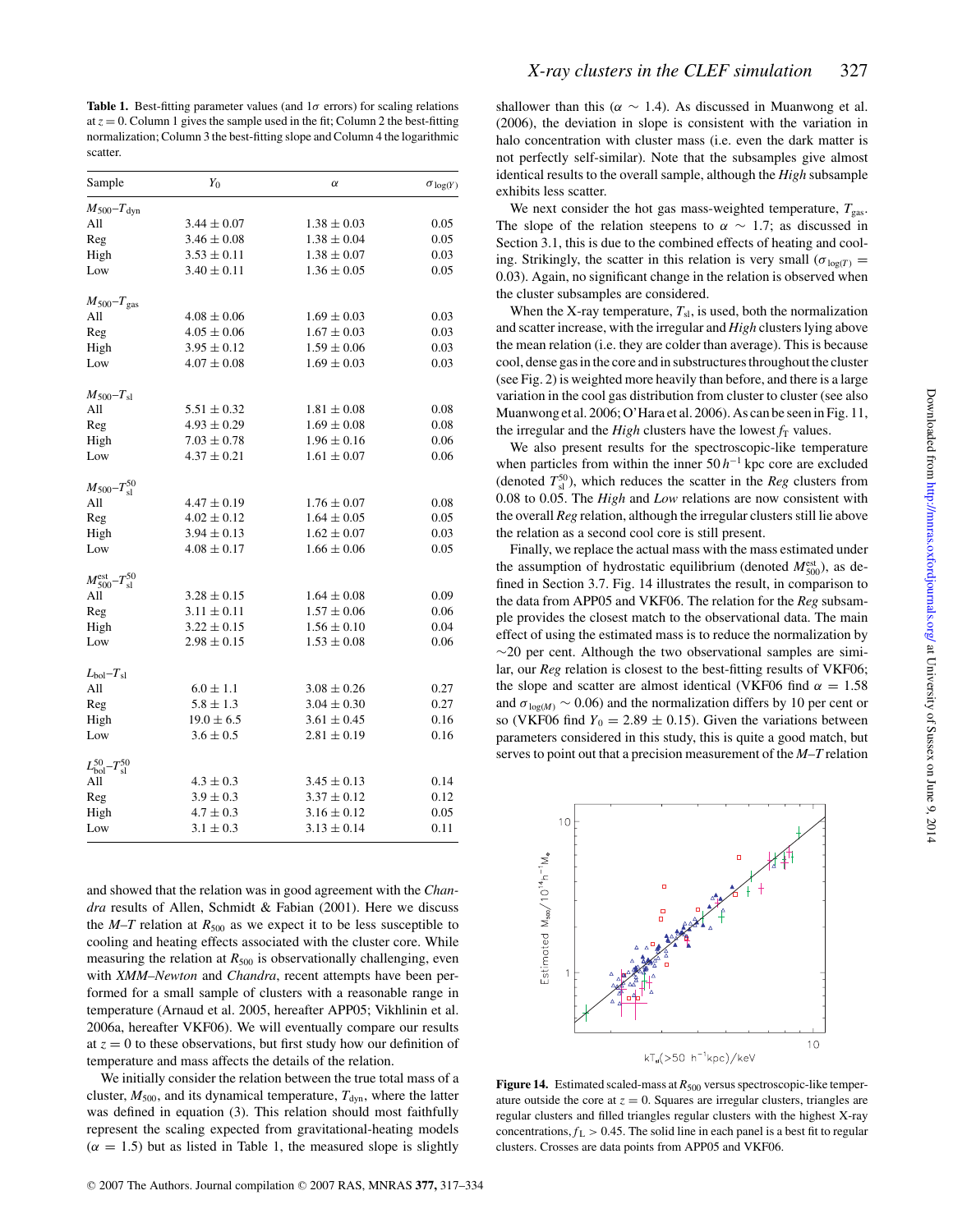

**Figure 15.** Bolometric luminosity versus spectroscopic-like temperature, for all emission (left-hand panel) and emission outside the core (right-hand panel). Squares are irregular clusters, triangles are regular clusters and filled triangles regular clusters with the highest X-ray concentrations,  $f<sub>L</sub> > 0.45$ . The solid line in each panel is a best fit to regular clusters. Data points with error bars are observed values from Markevitch (1998) and Arnaud & Evrard (1999).

is non-trivial and must include several physical effects; our present study is by no means exhaustive (see Rasia et al. 2006).

#### *4.1.2 L–T relation*

To study the luminosity–temperature relation, we compute bolometric luminosities,  $L_{bol}$ , for all emission within  $R_{500}$  (where more than 90 per cent of the cluster emission comes from). We also compute luminosities outside the core (denoted  $L_{bol}^{50}$ ), again by excluding all hot gas particles from within  $50 h^{-1}$  kpc from the cluster's centre.

Fig. 15 illustrates luminosity–temperature relations at  $z = 0$ . In the left-hand panel we show results for total luminosities and spectroscopic-like temperatures, and in the right-hand panel, for luminosities and temperatures outside the  $50 h^{-1}$  kpc core. best-fitting parameters for the various cluster samples at  $z = 0$  are also given in Table 1.

When all emission is included, the  $L-T$  relation at  $z = 0$  has a large amount of scatter. Comparing the relation for regular clusters with high  $f_L$  values to those with low  $f_L$  values, we see that the two subpopulations are widely separated in the *L*–*T* plane. The scatter thus reflects the strength of the core emission, as shown observationally by Fabian et al. (1994). We discuss this further in Section 5.

When the  $50 h^{-1}$  kpc core emission is excised, the scatter in the relation reduces substantially, from 0.27 to 0.14, with all samples then having very similar properties. We also note that irregular clusters do not lie systematically off the *L*–*T* relation, in agreement with Rowley, Thomas & Kay (2004), who analysed a simulation with radiative cooling but no feedback.

We compare our excised-core results with the observational data of Markevitch (1998) and Arnaud & Evrard (1999); the former also excised emission from the inner  $50 h^{-1}$  kpc and the latter selected *non-cooling-flow* clusters. Although our clusters do not cover the same dynamic range as the observations, we note that our *L*–*T* relation has a normalization that is too high (see also Paper I). This suggests that that cluster temperatures in general are too low (note that higher temperatures may not significantly affect the normalization of the *M*–*T* relation, as the estimated mass depends linearly on *T*). The slope of the relation for all clusters,  $\alpha = 3.5$ , is steeper than the observations ( $\alpha \sim 2.6-2.9$ ). As stated in Paper I, the slope varies systematically with temperature, such that higher mass clusters have lower values. The lack of hot clusters in our sample biases our result to higher values. Significantly larger volumes are still required to capture the rich clusters, to get a more accurate (average) slope for the cluster population.

#### **4.2 Evolution of scaling relations**

We now study how the *M*–*T* and *L*–*T* relations evolve with redshift. We first measure the slope, normalization and scatter of the relations at each redshift between  $z = 0$  and 1. The gravitational-heating model predicts the slope to be constant with redshift. For the *M*–*T* relations this is generally true; although the variation can be quite noisy, there is no evidence for a systematic change in the slope,  $\alpha$ , with redshift (e.g. see the top left-hand panel in Fig. 16 for how the slope changes with redshift in the  $M_{500}^{\text{est}}-T_{\text{sl}}^{50}$  relation). For the *L*–*T* relation (all emission), the slope increases with redshift when all clusters are considered. This is because the few hottest clusters have anomalously high temperatures for their luminosity at low redshift, causing a decrease in slope since they carry a lot of weight. At higher redshift the effect diminishes as the clusters move back towards the mean relation. We circumvent this problem by restricting our fit to the *L*–*T* relation to clusters with  $2 < kT < 5$  keV at each redshift; as can be seen in the top right-hand panel of Fig. 16, the slope of the  $L_{bol} - T_{sl}$  relation is now approximately constant. For all relations, we fix  $\alpha$  to its median value between  $z = 0-1$ .

With  $\alpha$  determined, we then fit equation (8) to the normalization data to determine  $Y_0$  and  $\beta$ . (Note this may cause  $Y_0$  to change slightly from the exact  $z = 0$  value.) The scatter is also determined at each redshift (equation 9) and fit with equation (10).

Table 2 gives best-fitting parameters for our generalized scaling relations when applied to all clusters at each redshift. For the *E*(*z*)*M*– *T* relations, we see a lack of evolution relative to the simple scalings predicted from gravitational heating, with  $|\beta| \lesssim 0.15$ . The scatter also changes very little with redshift, with  $|\sigma_1|$  < 0.1 in all cases. This lack of evolution in normalization and scatter is illustrated more clearly for the  $E(z)M_{500}^{\text{est}}-T_{\text{sl}}^{50}$  relation in the left-hand panels of Fig. 16.

The evolution of the  $E^{-1}(z)$ *L*–*T* relation is also presented in Fig. 16 (see also Table 2). Contrary to the *M*–*T* relation, this relation evolves negatively with redshift, with  $\beta \sim -1$ . Note the amount of evolution at  $z = 1$  is comparable to the intrinsic scatter in the relation at  $z = 0$ . What is striking from the figure, however, is the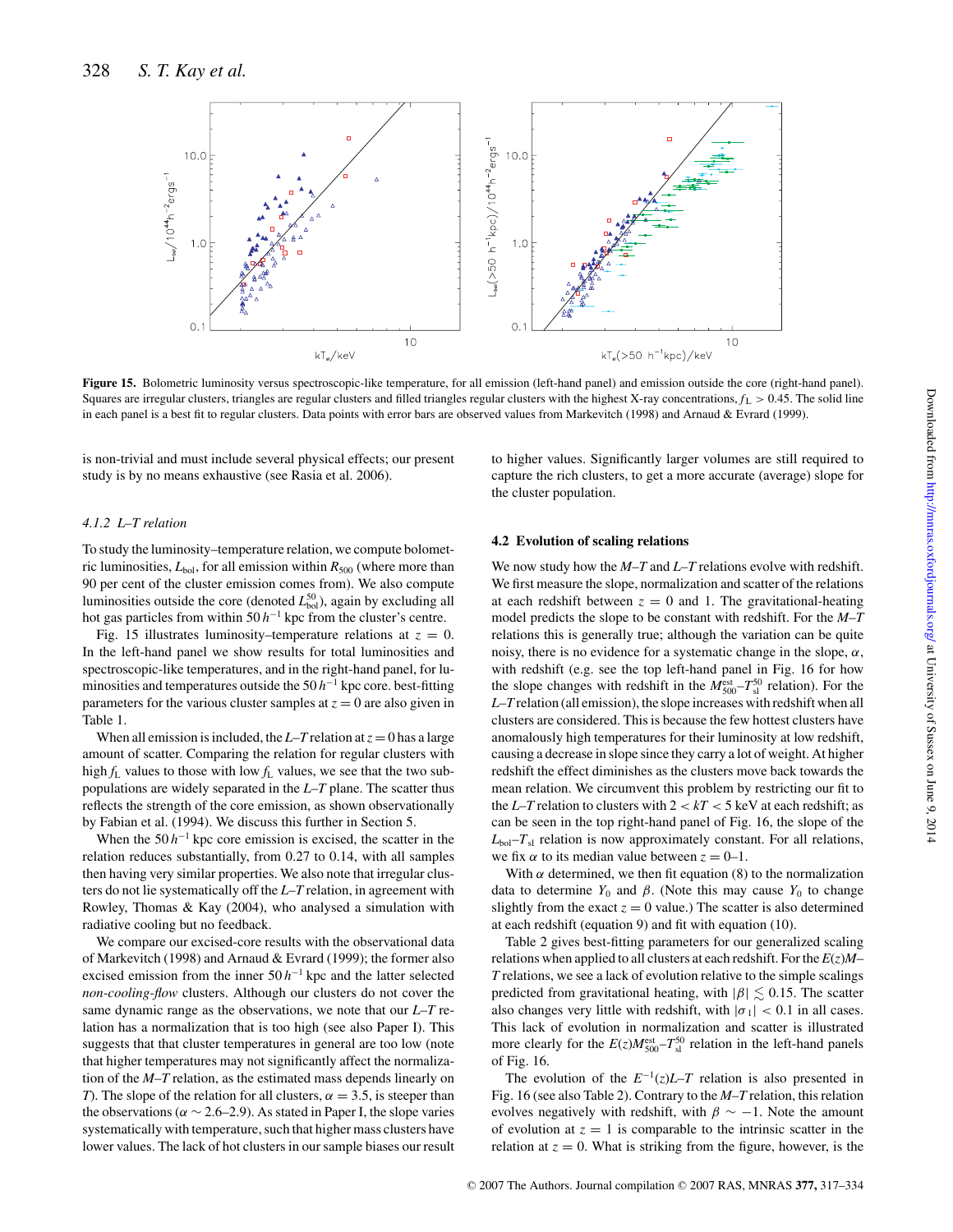

**Figure 16.** Redshift dependence of the slope, normalization and scatter of the  $M_{500}^{\text{est}} - T_{\text{sl}}^{\text{50}}$  (left-hand panel) and  $L_{\text{bol}} - T_{\text{sl}}$  (right-hand panel) scaling relations. The band in the top panel illustrates the mean slope plus the s.d. at each redshift, all normalized to the median value over all redshifts between  $z = 0-1$ . The band in the middle panel illustrates the mean and s.d. of the normalization at each redshift (assuming a fixed slope, at the median value). The best-fitting straight line to the mean data is also plotted as a dashed line and is used to normalize the data at  $z = 0$ . The band in the bottom panel illustrates the logarithmic scatter in the scaling relations at each redshift (values are reflected about the x-axis to give an idea of the full size of scatter in the relation), with the best-fitting straight line given by the dashed line.

**Table 2.** Best-fitting parameter values (and  $1\sigma$  errors) for evolution of scaling relations from  $z = 0-1$ . Column 1 gives the median slope used for the fit: Columns 2 and 3 the best-fitting normalization and evolution parameters; and Columns 4 and 5 the best-fitting scatter parameters.

| $\langle \alpha \rangle$ | $Y_0$                                                     | β                                       | $\sigma_0$       | $\sigma_1$                        |
|--------------------------|-----------------------------------------------------------|-----------------------------------------|------------------|-----------------------------------|
|                          | $E(z)M_{500}-T_{\rm dyn}$<br>$1.40 \qquad 3.48 \pm 0.02$  | $-0.07 \pm 0.01$                        |                  | $0.05 \pm 0.002$ $-0.02 \pm 0.01$ |
|                          | $E(z)M_{500}-T_{\rm gas}$                                 | $1.68$ $4.08 \pm 0.02$ $-0.12 \pm 0.01$ | $0.04 \pm 0.004$ | $0.03 \pm 0.02$                   |
|                          | $E(z)M_{500}-T_{\rm sl}$                                  | $1.77$ $5.21 \pm 0.04$ $-0.13 \pm 0.02$ |                  | $0.08 \pm 0.003$ $-0.05 \pm 0.01$ |
|                          | $E(z)M_{500} - T_{\rm sl}^{50}$<br>$1.67$ $4.24 \pm 0.03$ | $0.04 \pm 0.02$                         |                  | $0.07 \pm 0.003$ $-0.03 \pm 0.02$ |
|                          | $E(z)M_{500}^{\rm est}-T_{\rm sl}^{50}$                   | $1.56$ $3.17 \pm 0.04$ $-0.07 \pm 0.03$ | $0.08 \pm 0.02$  | $0.08 \pm 0.10$                   |
|                          | $E^{-1}$ (z) $L_{\text{bol}}-T_{\text{sl}}$               | 3.36 $7.36 \pm 0.09$ $-0.98 \pm 0.03$   |                  | $0.27 \pm 0.003$ $-0.59 \pm 0.02$ |
|                          | $E^{-1}$ (z) $L_{\text{bol}}^{50} - T_{\text{sl}}^{50}$   | 3.41 $4.53 \pm 0.07$ $-0.61 \pm 0.04$   | $0.14 \pm 0.004$ | $-0.23 \pm 0.02$                  |

evolution of the scatter with redshift:  $\sigma_{\log(L)}$  at  $z = 1$  is almost a factor of 3 lower than at  $z = 0$ . As was found in Section 3.5, the dispersion in X-ray concentration decreases with redshift, such that at high redshift, clusters with strong cooling cores are absent. This is reflected here as a reduction in the scatter of the *L*–*T* relation.

*L*–*T* relation varied enormously between the models. Their conclusion was that the amount of evolution depended on the nature of non-gravitational processes. We can thus conclude, at this point, that no general consensus has emerged from numerical simulations as to what the expected evolution of cluster scaling relations will

be, once sufficiently large samples of high-redshift clusters exist. Of vital importance, from the simulation side, will be to produce cluster catalogues that are well matched to the observations; in particular, the deficit of high-temperature systems in most studies to date needs to be addressed.

When the core is excised, the scatter is reduced at all redshifts and also evolves less. The normalization also evolves less with redshift, demonstrating that some (but not all) of the deviation from the gravitational-heating case is due to processes occurring within the inner core. Furthermore, since we know that the  $E(z)M_{500}-T_{\rm sl}^{50}$ relation evolves very weakly with redshift, negative evolution in the  $E^{-1}(z)L_{\text{bol}}^{50}$  –  $T_{\text{sl}}^{50}$  relation is almost entirely due to a deficit in luminosity, again as seen in the entropy and surface brightness profiles. A similar study was performed by Ettori et al. (2004), using the same simulation as Borgani et al. (2004). Although they used a different model for star formation and feedback than used here, they obtained very similar results for the evolution of the  $E(z)M-T$  and  $E^{-1}(z)L - T$  relations; using our notation, they found  $\beta = -0.2$  and −0.8, respectively. On the other hand, Muanwong et al. (2006) compared a simulation similar to (but smaller than) the CLEF simulation, with a simulation with radiative cooling only and with a simulation with cooling and preheating. They found that the evolution of the

#### **5 DISCUSSION**

Perhaps the most interesting result in this paper is that our simulation predicts a large scatter in the luminosity–temperature relation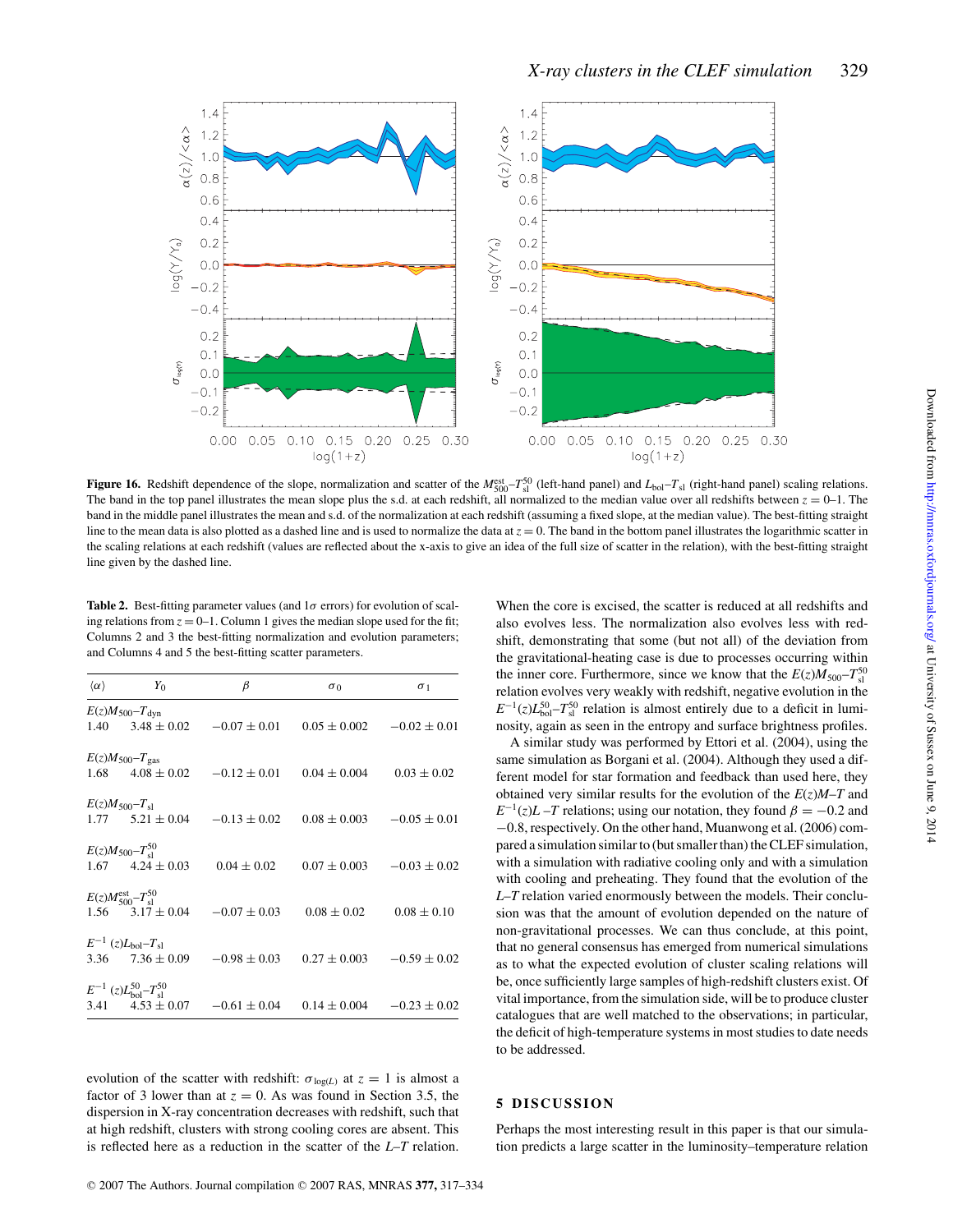at low redshift, as observed, however this scatter decreases with redshift due to the lack of systems with high X-ray concentrations at *z* ∼ 1. Here, we discuss this issue in more detail and investigate further the differences between clusters with high and low X-ray concentrations, and cool and warm cores.

#### **5.1 Mass deposition rates**

Observed samples of (generally low-redshift) clusters are historically split into *cooling-flow* and *non-cooling-flow* systems (e.g. Fabian et al. 1994), with the former having higher mass deposition rates, usually estimated from their core luminosity and temperature

$$
\dot{M}_{\rm X} = \frac{2}{5} \frac{\mu m_{\rm H} L}{kT}.
$$
\n(11)

X-ray spectroscopy of cluster cores has revealed that significantly less gas in high  $\dot{M}_{\rm X}$  clusters is actually cooling down to temperatures significantly below the mean temperature of the cluster. This lack of cold gas is likely attributed to intermittent heating from a central active galactic nucleus (AGN; e.g. see Fabian 2003 for a recent review). However, it is important to understand the origin of the large spread in  $\dot{M}_X$  within the cluster population, as it also explains much of the scatter in the luminosity–temperature relation (Fabian et al. 1994).

We have measured  $\dot{M}_\mathrm{X}$  for our clusters (within a fixed physical radius of  $r_{\text{core}} = 50 h^{-1}$  kpc) and, as expected, found that it is strongly correlated with *f*<sub>L</sub>, ranging from ~1–900 M<sub>☉</sub> yr<sup>-1</sup> (Fig. 17). Clus-<br>term with the highest expectations for a 0.45 are results and ters with the highest concentrations,  $f_{\rm L} > 0.45$ , are regular and typically have  $M_X > 100 \text{ M}_{\odot} \text{ yr}^{-1}$ . These clusters could be called strong *cooling-flow*systems as they most resemble the observational samples of the same name; again note the absence of these objects at  $z = 1$ .



**Figure 17.** Inferred mass deposition rate from X-ray emission,  $\dot{M}_{\rm X}$ , versus X-ray concentration for regular (triangles) and irregular (squares) clusters at  $z = 1$  and 0. Filled triangles are regular clusters with  $f<sub>L</sub> > 0.45$ .

While the median  $f_L$  decreases with redshift, the median  $\dot{M}_X$  stays approximately constant. The lack of strong *cooling-flow* clusters at high redshift is offset by the increase in  $\dot{M}_X$  for individual systems, due to the ratio,  $r_{\text{core}}/R_{500}$ , being typically larger at higher redshift, thus capturing more of the cluster's luminosity. Averaging over all redshifts, we found that  $\langle M_X \rangle = 35 \pm 5$  M<sub>☉</sub> yr<sup>-1</sup>.

Here, we do not attempt to address the issue of how much gas is *actually* cooling down within our cluster cores. As discussed in K2004b, our simulations currently lack the number of particles to accurately follow the inward flow of the gas all the way down to low temperature. However, as we will demonstrate below, we find that the large range in X-ray concentration/cooling-flow strength exhibited by our clusters at low redshift is strongly dependent on the cluster's larger-scale environment, that is, whether it experienced a late-time major merger or not. So while the dynamics of a cooling core within a given cluster may not be accurate, and requires further investigation, our main (statistical) conclusions should hold as the simulation has accurately followed the merger histories of the cluster population.

#### **5.2 Cooling flows, cool cores and dynamical state**

Besides their high core luminosity, cooling-flow clusters have traditionally assumed to be dynamically relaxed systems hosting a cool core. Conversely, *non-cooling-flow* clusters with low core luminosities are thought to host isothermal/warm cores and be dynamically disturbed. This view point was recently challenged by McCarthy et al. (2004) as being overly simplistic, as observations of both *cooling-flow* clusters with disturbed morphologies (e.g. Perseus) and *non-cooling-flow* clusters (e.g. 3C 129) with relaxed morphologies exist. Our simulation lends some support to their argument, as Fig. 17 shows. At  $z = 0$ , irregular clusters are found to have a large range in  $f_L$  (or  $M_X$ ), with one irregular cluster ( $S_X = 0.14$ ) having  $M_X = 358 \,\mathrm{M}_{\odot} \,\mathrm{yr}^{-1}$ . Conversely, regular clusters can also have very low X-ray concentrations ( $\dot{M}_X < 10 \text{ M}_{\odot}$  yr<sup>-1</sup>). However, statisti-<br>selly the survey a graphy cluster has a higher Y was approximation cally, the average regular cluster has a higher X-ray concentration than an irregular cluster. This is because the X-ray concentration is related to the dynamical history of the cluster, as we will show below.

We showed in Section 3.5 that  $f_L$  is anticorrelated with the strength of the cool core,  $f<sub>T</sub>$ , as measured from the projected temperature profile; clusters with the coolest cores have more concentrated X-ray emission. However, nearly all of our clusters, regular and irregular, have cool cores  $(f<sub>T</sub> < 1$ ; Figs 10 and 11). This is in agreement with previous simulation work where the gas was allowed to cool radiatively (e.g. Motl et al. 2004; Rowley et al. 2004; Poole et al. 2006), where it was found that cool cores are very hard to disrupt by mergers.

Warm (or non-cool;  $f<sub>T</sub> \ge 1$ ) cores exist but are rare in our simulation. Given the number of outputs available, only one quarter of the clusters were found to host a warm core since  $z = 1$ , lasting at most around 1 Gyr. Interestingly, clusters with warm cores nearly always appear regular, even though the generation of a warm core appears linked to the merger process. This is shown in Fig. 18, where we see a clear correlation between the redshift when a cluster last had a warm core, *z*warm, against the nearest redshift when it was irregular ( $S_X > 0.1$ ),  $z_{irr}$ . It is unclear whether the cores are heated solely from the gravitational interaction of the merger, or a contribution comes from the feedback, which could also be triggered by a merger. Nevertheless, the paucity of warm cores is at odds with the observational data at low redshift. For example, Sanderson, Ponman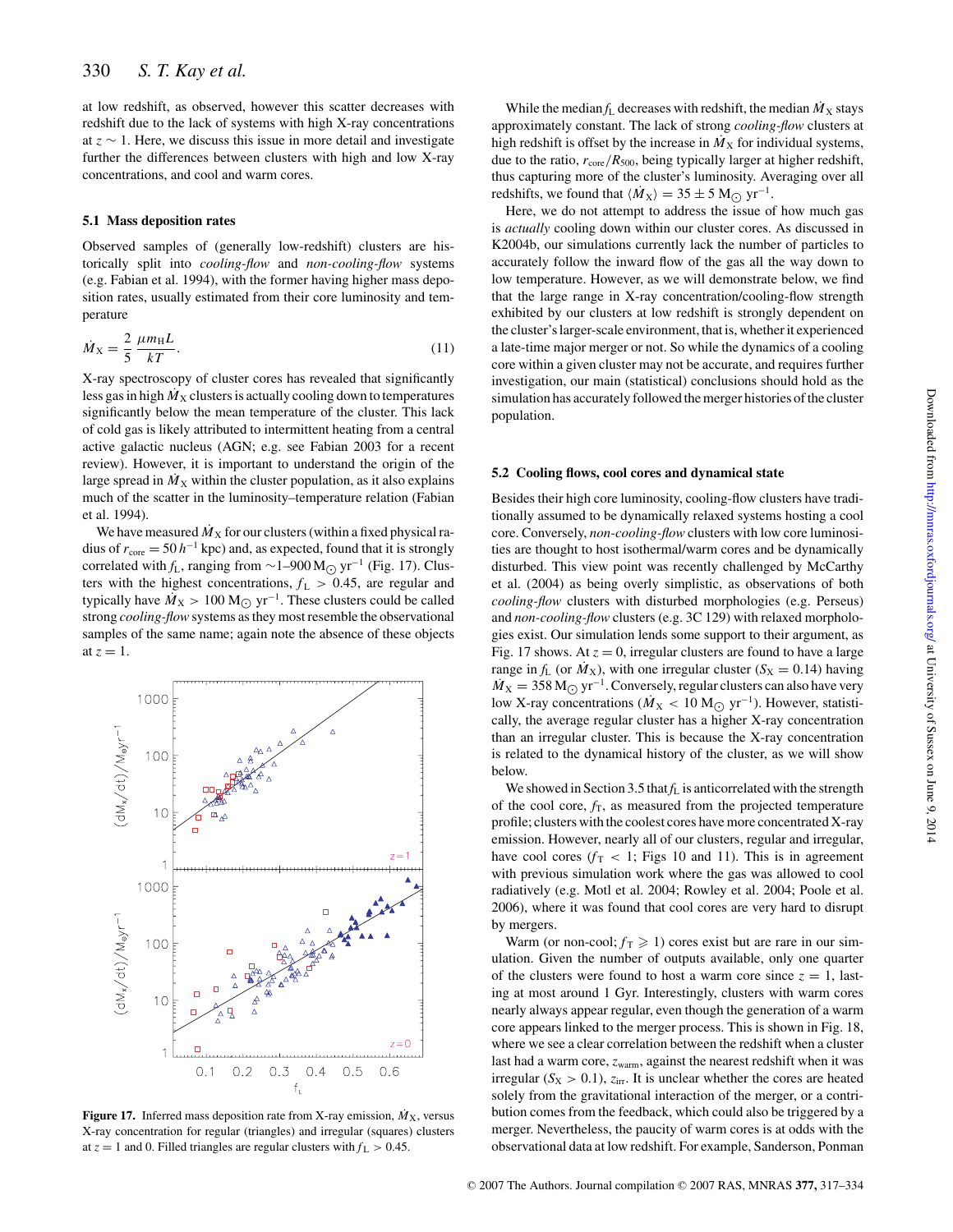

**Figure 18.** Redshift when each cluster last had a warm core versus the nearest redshift when it was irregular. Clusters that were regular (irregular) at  $z_{warm}$  are shown as triangles (squares). The solid line is  $z_{warm} = z_{irr}$ .



**Figure 19.** Distribution of  $f<sub>T</sub>$  values at  $z = 0$  (solid histogram), compared to the observational sample of Sanderson et al. (2006).

& O'Sullivan (2006) recently studied a flux-limited sample of 20 clusters observed with *Chandra*, and found only half of them to contain cool cores, even though the core gas in the warm core clusters have cooling times significantly shorter than a Hubble time. The discrepancy is illustrated clearly in Fig. 19, where we compare the distribution of  $f<sub>T</sub>$  values found in the CLEF simulation at  $z = 0$  with the observational data of Sanderson et al. (2006). Although based on a limited sample, the observations suggest there exists a bimodal distribution, not present in the simulation. This suggests that our simulation is still missing a heating mechanism that could produce a larger fraction of warm cores, which again could be linked to AGN activity.

#### **5.3 Scatter in the** *L***–***T* **relation**

We now examine why there is a large scatter in the *L*–*T* relation at low redshift. Classically, it is thought that the scatter is related to the dynamical histories of clusters. In particular, clusters with the strongest cooling flows (which lie above the mean *L*–*T* relation) are believed to be in that state because they have not endured a major merger in the recent past. Our simulation supports this picture, as



**Figure 20.** Offset in luminosity from the mean *L*–*T* relation versus X-ray concentration for clusters at  $z = 0$ . Triangles are regular clusters and squares irregular clusters. Solid triangles are clusters with the highest X-ray concentrations/X-ray-inferred mass deposition rates.

will be demonstrated in the following two figures. First, Fig. 20 explicitly shows that the scatter in the *L*–*T* relation is tightly correlated with the X-ray concentration (or mass deposition rate) of a cluster. For regular systems, clusters with higher X-ray concentrations lie above the mean relation, and those with low X-ray concentrations below. Irregular clusters lie off this correlation because *f*<sup>L</sup> decreases due to the presence of a second object (which also boosts the luminosity).

Secondly, in Fig. 21 we plot X-ray concentration at  $z = 0$  versus the lowest redshift when each cluster experienced a major merger. Clusters which are not present in our temperature-selected samples at all redshifts,  $z < z_{irr}$  are not plotted. Clearly there is a strongly positive correlation, demonstrating that the most concentrated systems did not experience a major merger in the recent past (the asterisks are those clusters with  $z_{irr} > 1$ ).

An alternative mechanism for generating the scatter was proposed by McCarthy et al. (2004), who used semi-analytic models



**Figure 21.** X-ray concentration at  $z = 0$  versus the lowest redshift when the cluster was irregular. Only clusters in our temperature-selected sample at all available redshifts, *z* < *z*irr, are plotted. Triangles are regular clusters today and squares irregular clusters ( $z_{irr} = 0$ ). Asterisks are clusters with  $z_{irr} > 1$ , that is, they did not experience a major merger between now and  $z = 1$ . The dashed line is a best-fitting relation to the regular clusters with  $z_{\text{irr}} < 1$ .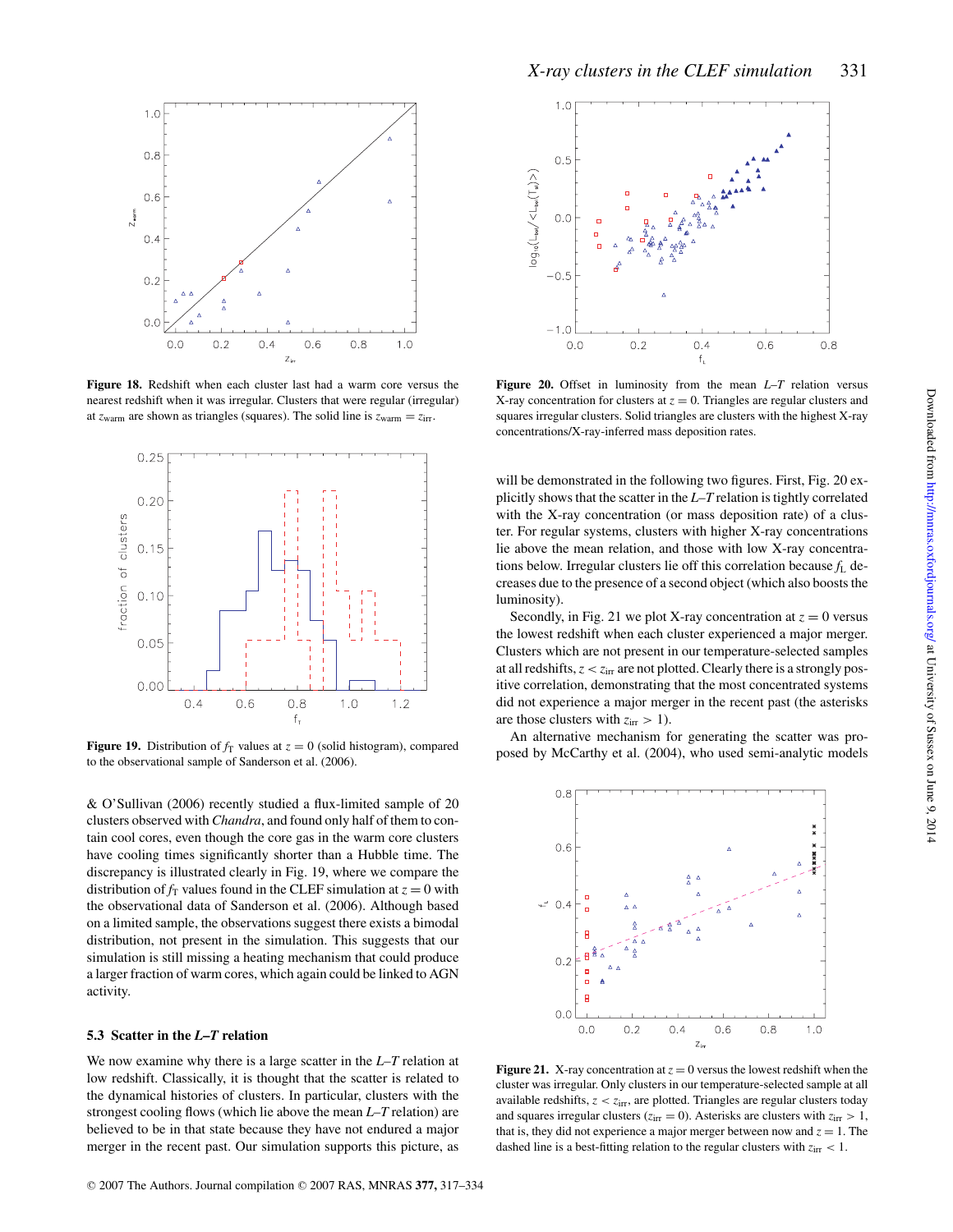of clusters with preheating and cooling (but the effects of accretion and merging of haloes were not included). They suggested that the position of a cluster on the luminosity–temperature relation was related to the level of preheating it received: clusters that experienced higher levels of preheating correspond to non-cooling-flow clusters (i.e. low X-ray concentrations, here) and vice versa. Similarly to McCarthy et al. (2004), we tested whether the amount of feedback is correlated to the strength of the cooling core. Such an effect should be seen through a trend of stellar mass fraction with *f*L, as our feedback model injects energy approximately in proportion to the star formation rate. No trend is seen in our simulation, that is, stellar mass fractions are similar between clusters with low and high X-ray concentrations.

It is clear, therefore, that the strong cooling-flow population exists in our model at low redshift because of a lack of major merger activity in such systems at  $z < 1$ . The absence of strong coolingflow systems at higher redshift, responsible for the decrease in the *L*–*T* scatter, can therefore be attributed to the increase in the merger rate with redshift.

The absence of strong cooling-flow clusters at high redshift in our model has important implications for cluster cosmology. Large samples of X-ray clusters at high redshift are still in their infancy, although will start to become available over the next few years, such as from the *XMM–Newton* Cluster Survey (Romer et al. 2001).

If our prediction is correct, it will have both positive and negative implications for cosmology. On the positive side, the smaller scatter will allow for a simpler survey selection function, with incompleteness effects being less of a problem. On the negative side, there is a lack of very luminous objects, so the number of high-redshift clusters above a given flux limit will be considerably less, reducing the overall power for specific surveys to constrain cosmological parameters. Interestingly, first observational results seem to support the lack of cooling-flow systems at high redshift (Vikhlinin et al. 2006b).

Another interesting point that our result throws up, is whether strong cooling-flow clusters would exist in a universe with  $\Omega_{\rm m} =$ 1? In such a model, the merger rate would be expected to change very little with redshift, so clusters today may not have had the time to establish a strong cool core. In other words, the strongest cooling-flow clusters only exist because of the freeze-out of structure formation in a universe with subcritical matter density.

#### **6 CONCLUSIONS**

In this paper, we presented the cluster population that forms within the CLEF simulation, an *N*-body/hydrodynamics simulation of the CDM cosmology, with radiative cooling and energy feedback from galaxies. Our cluster sample, with nearly one hundred  $kT > 2$ keV objects at  $z = 0$  and 60 at  $z = 1$ , is one of the largest drawn from a single simulation. In this paper, we studied the demographics of the cluster population out to  $z = 1$ , focusing on the effects of dynamical activity and the strength of cooling cores, and how the X-ray properties of clusters depend on them. The Sunyaev– Zel'dovich properties of the clusters may be found in a companion paper (da Silva et al., in preparation). Our main conclusions are as follows.

(i) We quantified the amount of dynamical activity (major mergers) within the cluster population, using a simple projected substructure statistic, based on the observable X-ray surface brightness distribution. While there is no significant dependence of this quantity,  $S_X$ , with cluster temperature, it does increase with redshift. The fraction of irregular,  $S_X > 0.1$  clusters, shown to be merging systems

in the surface brightness maps, increases from around 10 per cent at  $z = 0$  to 20 per cent at  $z = 1$ , thus constituting a minority population at all redshifts.

(ii) The projected ICM temperature profile of regular clusters has a generic shape at low and high redshift, decreasing in the centre (due to radiative cooling) and beyond  $0.2R_{500}$ , due to the intrinsic shape of the gravitational potential. Irregular clusters have flatter profiles at large radii due to the presence of a second object which compresses and heats the gas. The shape of the regular cluster profile at  $z = 0$ is in good agreement with the recent study of cool core clusters by Vikhlinin et al. (2005).

(iii) To quantify the core properties of our clusters, we defined two simple (and observationally measurable) structure parameters,  $f<sub>T</sub>$ , which measures the core to maximum temperature ratio, and  $f<sub>L</sub>$ which measures the fraction of emission from within the core (the X-ray concentration of the cluster). We found that the vast majority of clusters contain cool cores  $(f<sub>T</sub> < 1)$  at all redshifts. This is at odds with the observational data, at least at low redshift, where only half of clusters contain cool cores (Sanderson et al. 2006). The X-ray concentration,  $f_L$ , is anticorrelated with  $f_T$ . The dispersion in  $f_L$  is large at  $z = 0$ , but decreases with redshift due to the absence of clusters with the highest values (i.e. the strongest cooling cores).

(iv) The scaled entropy profile has an outer logarithmic slope of 0.9 and decreases all the way into the centre, with no evidence of a flattened core. The ratio of the normalization at large radii, for clusters at  $z = 1$  and 0, is similar to that expected from the gravitational-heating model  $[S(T) \propto E^{-4/3} (z)]$ , but the  $z = 1$  clusters have higher central entropy than at  $z = 0$ . Irregular clusters have higher entropy profiles and regular clusters with strong cooling cores have lower entropy profiles. The profile at  $z = 0$  (in particular for the strong cooling core clusters) is in good agreement with the recent observational data of Pratt et al. (2006).

(v) Mass estimates of X-ray clusters, based on the hydrostatic equilibrium equation, are around 20 per cent lower than the true masses, even when spatial density and temperature information of the ICM is known. As found by Rasia et al. (2006), the reasons for the discrepancy are X-ray temperature bias to low entropy gas and incomplete thermalization of the gas.

(vi) The estimated mass versus spectroscopic-like temperature relation at  $z = 0$  is only  $\sim$ 10 per cent higher than the observed relation for  $R_{500}$ . Splitting the regular cluster sample into those with weak and strong cooling cores makes little difference to the properties of the relation, when the temperature is measured outside the core. Thus, details of the mass–temperature relation should be insensitive to the cluster selection procedure.

(vii) The mass–temperature relation evolves similarly to the gravitational-heating model prediction,  $M(T) \propto E^{-1}(z)$ . The scatter,  $\Delta(\log M) \sim 0.08$ , evolves very little with redshift.

(viii) The luminosity–temperature relation has a large degree of scatter at  $z = 0$ , reflecting the large dispersion in X-ray concentration of the clusters. Excising the core emission reduces the scatter considerably, although leads this to a relation that still has a higher normalization than observed. Irregular clusters are not systematically offset from the main relation. The luminosity–temperature relation evolves negatively with redshift, contrary to the gravitationalheating expectation, where  $L(T) \propto E(z)$ . Excising the core reduces this negative evolution, with almost self-similar evolution at very low redshift.

(ix) The scatter in the luminosity–temperature relation decreases strongly with redshift, again due to the lack of strong cooling core clusters at high redshift. There is a positive correlation between the X-ray concentration of the cluster and the redshift when it last had a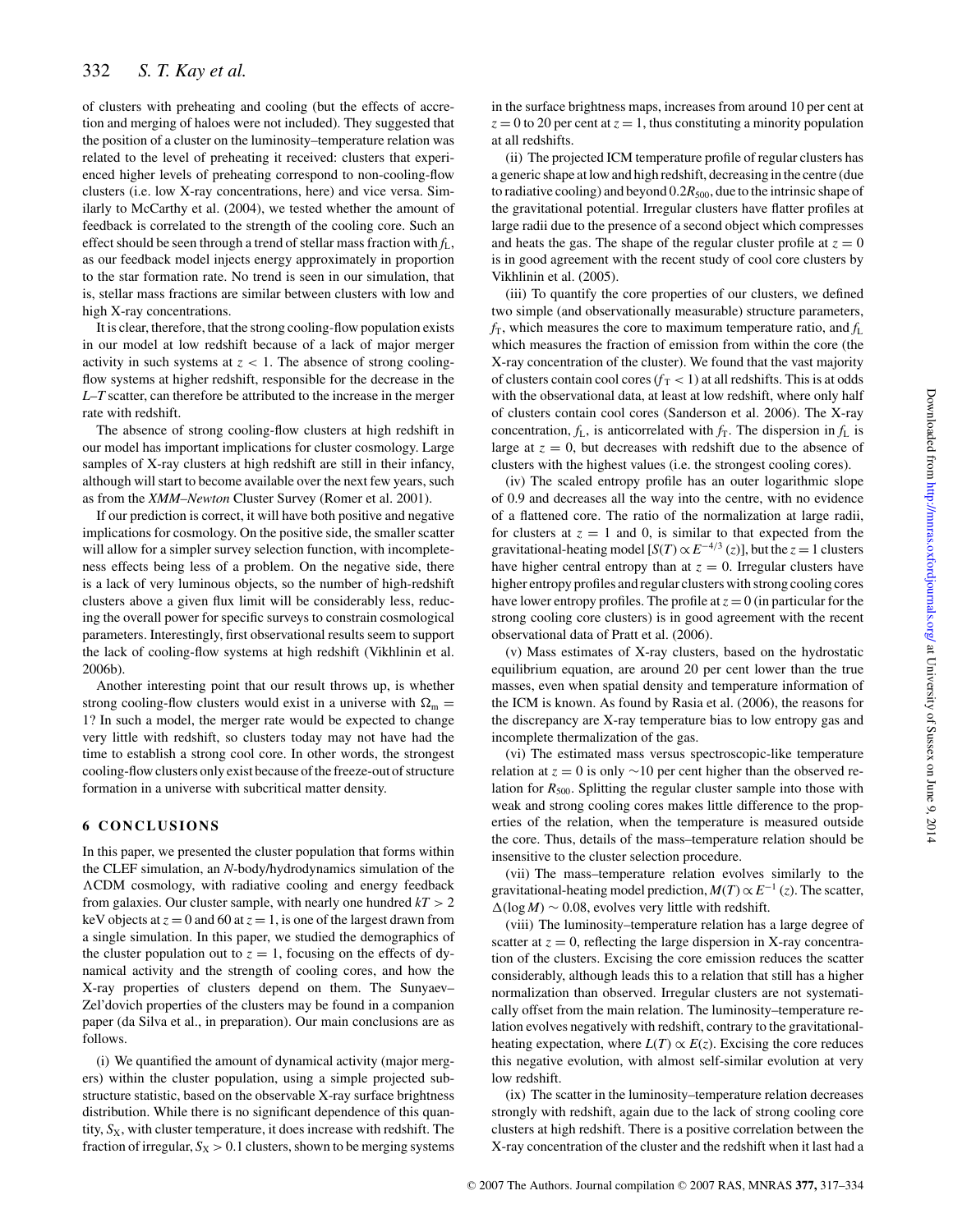major merger, but apparently not between the X-ray concentration and the level of feedback experienced by the cluster. Thus, our results indicate that the formation of a *cooling-flow* population of clusters at low redshift is tied to the slow down in dynamical activity in the CDM model, allowing clusters in quieter environments to develop a strong cooling core.

Our simulation is one of the first of a new generation that is able to follow a substantial number of objects with reasonable resolution, while attempting to include the vital physical processes that alter the gravitationally heated structure of the ICM: radiative cooling, star formation and feedback. While our particular model can reproduce many observed characteristic features of the cluster population, particularly those with cool cores, we acknowledge that it has its shortcomings. For example, it fails to completely quench the overcooling of baryons into stars, it does not predict enough clusters with warm cores, and it does not match the *L*–*T* normalization in detail (being too high).

All these problems point to the need for an even more efficient heating mechanism that reduces further the amount of cool gas in the clusters, without destroying the already good agreement in cool core clusters. It may be possible that the problems could be overcome by fine tuning the two feedback model parameters. However, it is desirable to incorporate a more realistic physical model for feedback, that is able to treat separately the effects from stars and black holes (in our current model, the heating rate directly follows the star formation rate). The wealth of high-quality X-ray data that are becoming available will undoubtedly help constrain the feedback physics further, and thus allow more realistic cluster models to be constructed.

#### **ACKNOWLEDGMENTS**

ACdaS acknowledges support by CMBnet EU TMR network and Fundação para a Ciência e Tecnologia under contract SFHR/BPD/20583/2004, Portugal. ARL was supported by PPARC. ARL thanks the Institute for Astronomy, University of Hawai'i, for hospitality while this work was completed. The CLEF simulation was performed using 64 processors on the Origin 3800 supercomputer at the CINES facility in Montpellier, France; we wish to thank the support staff at CINES for their help. We acknowledge partial support from CNES and Programme National de Cosmologie. We would also like to thank Volker Springel for providing a version of GADGET2 before its public release, Gabriel Pratt for supplying observational data, and Etienne Pointecouteau and Arif Babul for useful discussions.

#### **REFERENCES**

- Allen S. W., Schmidt R. W., Fabian A. C., 2001, MNRAS, 328, L37
- Arnaud M., Evrard A. E., 1999, MNRAS, 305, 631
- Arnaud M., Pointecouteau E., Pratt G. W., 2005, A&A, 441, 893 (APP05)
- Balogh M. L., Pearce F. R., Bower R. G., Kay S. T., 2001, MNRAS, 326, 1228
- Balogh M. L., Babul A., Voit G. M., McCarthy I. G., Jones L. R., Lewis G. F., Ebeling H., 2005, MNRAS, 366, 624
- Bauer F. E., Fabian A. C., Sanders J. S., Allen S. W., Johnstone R. M., 2005, MNRAS, 359, 1481
- Bialek J. J., Evrard A. E., Mohr J. J., 2001, ApJ, 555, 597
- Blanchard A., Bartlett J. G., 1998, A&A, 332, 49
- Borgani S., Governato F., Wadsley J., Menci N., Tozzi P., Quinn T., Stadel J., Lake G., 2002, MNRAS, 336, 409
- Borgani S. et al., 2004, MNRAS, 348, 1078
- Bryan G. L., Norman M., 1998, ApJ, 495, 80
- Buote D. A., Tsai J. C., 1995, ApJ, 452, 552
- Buote D. A., Tsai J. C., 1996, ApJ, 458, 27
- Crone M. M., Evrard A. E., Richstone D. O., 1996, ApJ, 467, 489
- Davé R., Katz N., Weinberg D. H., 2002, ApJ, 579, 23
- Davis M., Efstathiou G., Frenk C. S., White S. D. M., 1985, ApJ, 292, 371
- Edge A. C., Stewart G. C., 1991, MNRAS, 252, 414
- Eke V. R., Navarro J. F., Frenk C. S., 1998a, ApJ, 503, 569
- Eke V. R., Cole S. M., Frenk C. S., Henry J. P., 1998b, MNRAS, 298, 1145 Ettori S. et al., 2004, MNRAS, 354, 111
- Ettori S., Dolag K., Borgani S., Murante G., 2006, MNRAS, 365, 1021
- Evrard A. E., Metzler C. A., Navarro J. F., 1996, ApJ, 469, 494
- Fabian A. C., Crawford C. S., Edge A. C., Mushotzky R. F., 1994, MNRAS, 267, 779
- Fabian A. C., 2003, in Avila-Reese V., Firmani C., Frenk C. S., eds, Rev. Mex. Astron. Astrofis. Conf. Ser. 17, Cluster Cores and Cooling Flows pp. 303
- Finoguenov A., Reiprich T. H., Böhringer H., 2001, A&A, 368, 749
- Finoguenov A., Böhringer H., Zhang Y.-Y., 2005, A&A, 442, 827
- Jeltema T. E., Canizares C. R., Bautz M. W., Buote D. A., 2005, ApJ, 624, 606
- Jones C., Forman W., 1992, in Fabian A. C., ed., NATO Advanced Science Institutes (ASI) Ser. C, Vol. 366, Clusters and Superclusters of Galaxies, Proceedings of NATO Advanced Study Institute, held at the Institute of Astronomy, July 1–10, 1991. Kluwer, Dordrecht, p. 49
- Kaiser N., 1986, MNRAS, 222, 323
- Kawahara H., Suto Y., Kitayama T., Sasaki S., Shimizu M., Rasia E., Dolag K., 2007, ApJ, in press (astro-ph/0611018)
- Kay S. T., 2004, MNRAS, 347, L13 (K2004a)
- Kay S. T., Thomas P. A., Theuns T., 2003, MNRAS, 343, 608
- Kay S. T., Thomas P. A., Jenkins A., Pearce F. R., 2004, MNRAS, 355, 1091 (K2004b)
- Kay S. T., et al. (the CLEF-SSH collaboration), 2005, Adv. Space Res., 36, 694 (Paper I)
- Kravtsov A. V., Nagai D., Vikhlinin A. A., 2005, ApJ, 625, 588
- Lin Y.-T., Mohr J. J., Stanford S. A., 2003, ApJ, 591, 749
- Markevitch M., 1998, ApJ, 504, 27
- Mazzotta P., Rasia E., Moscardini L., Tormen G., 2004, MNRAS, 354, 10 McCarthy I. G., Balogh M. L., Babul A., Poole G. B., Horner D. J., 2004,
- ApJ, 613, 811
- Mohr J. J., Fabricant D. G., Geller M. J., 1993, ApJ, 413, 492
- Motl P. M., Burns J. O., Loken C., Norman M. L., Bryan G., 2004, ApJ, 606, 635
- Muanwong O., Thomas P. A., Kay S. T., Pearce F. R., Couchman H. M. P., 2001, ApJ, 552, L27
- Muanwong O., Thomas P. A., Kay S. T., Pearce F. R., 2002, MNRAS, 336, 527
- Muanwong O., Kay S. T., Thomas P. A., 2006, ApJ, 649, 640
- Navarro J. F., Frenk C. S., White S. D. M., 1995, MNRAS, 275, 720
- O'Hara T. B., Mohr J. J., Bialek J. J., Evrard A. E., 2006, ApJ, 639, 640
- Onuora L. I., Kay S. T., Thomas P. A., 2003, MNRAS, 341, 1246
- Pearce F. R., Thomas P. A., Couchman H. M. P., Edge A. C., 2000, MNRAS, 317, 1029
- Piffaretti R., Jetzer Ph., Kaastra J. S., Tamura T., 2005, A&A, 433, 101
- Ponman T. J., Cannon D. B., Navarro J. F., 1999, Nat, 397, 135
- Ponman T. J., Sanderson A. J. R., Finoguenov A., 2003, MNRAS, 343, 331
- Poole G. B., Fardal M. A., Babul A., McCarthy I. G., Quinn T., Wadsley J., 2006, MNRAS, 373, 881
- Pratt G. W., Arnaud M., 2003, A&A, 408, 1
- Pratt G. W., Arnaud M., Pointecouteau E., 2006, A&A, 446, 429
- Pratt G. W., Böhringer H., Croston J. H., Arnaud M., Borgani S., Finoguenov A., Temple R. F., 2007, A&A, 461, 71
- Rasia E., Tormen G., Moscardini L., 2004, MNRAS, 351, 237
- Rasia E., Mazzotta P., Borgani S., Moscardini L., Dolag K., Tormen G., Diaferio A., Murante G., 2005, ApJ, 618, L1
- Rasia E. et al., 2006, MNRAS, 369, 201
- Romer A. K., Viana P. T. P., Liddle A. R., Mann R. G., 2001, ApJ, 547, 594